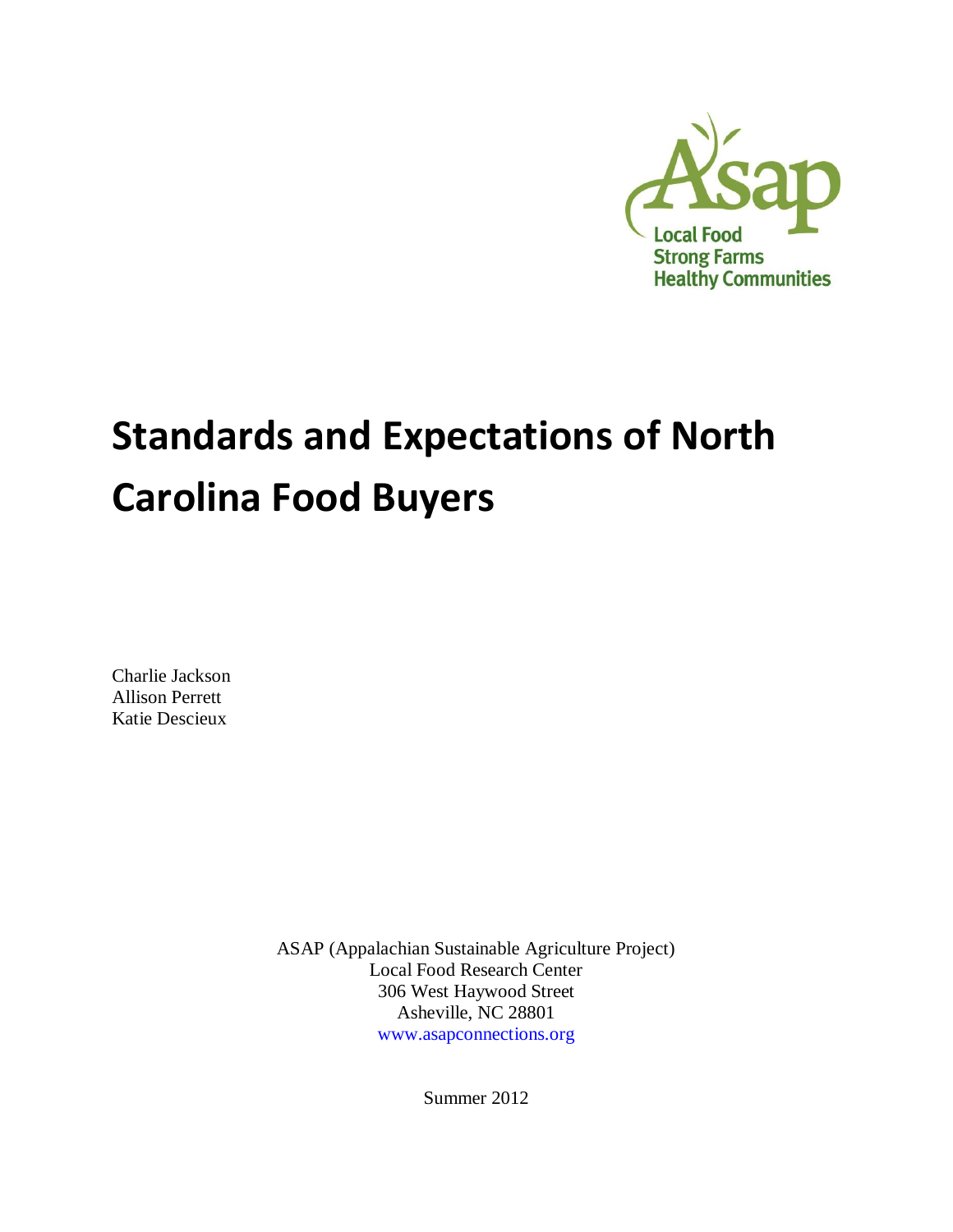Cite this report: Local Food Research Center (2012). Local Food Harvest Handling Guide: Final Report. Appalachian Sustainable Agriculture Project, Asheville, North Carolina.

A project funded by the North Carolina Department of Agriculture & Consumer Services Specialty Crop Grant Program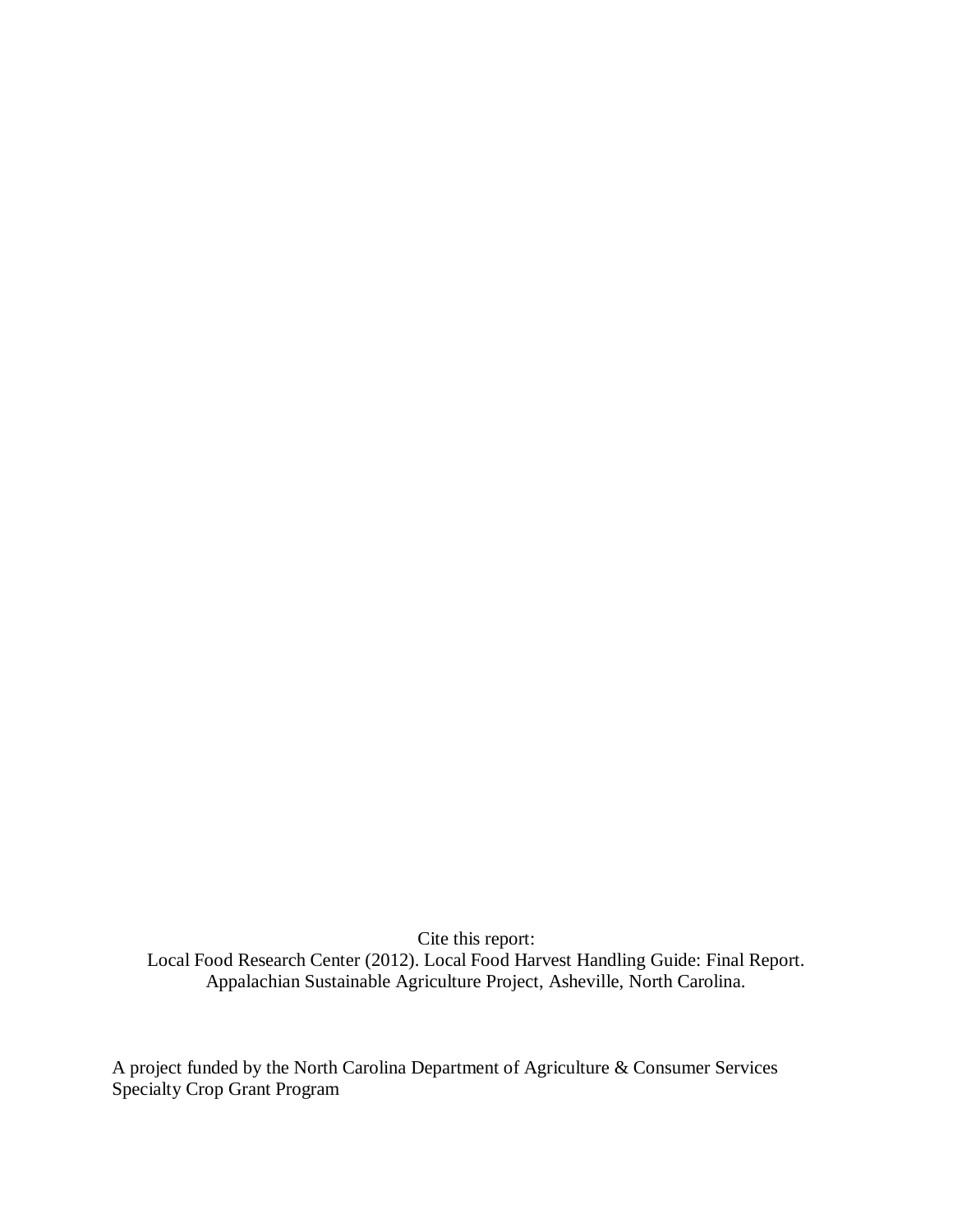#### **Introduction:**

This report provides the results of the research study *Local Food Harvest Handling Guide*, a project conducted by the Local Food Research Center of ASAP (Appalachian Sustainable Agriculture Project) with partners from around the state – North Carolina Cooperative Extension, North Carolina A&T, the North Carolina Farm Bureau, NCDA – and funded by the North Carolina Department of Agriculture through the USDA's Specialty Crop Block Grant program.

The purpose of the project was to identify the communication and infrastructure barriers that prevent local specialty crop producers from meeting the standards and expectations of North Carolina food buyers. Project activities included: (1) an initial buyer survey to determine key specialty crops that buyers have the most trouble sourcing locally and identify the main barriers to their purchase (e.g. size, ripeness, appearance, packaging), (2) interviews with targeted buyers to gather more detailed information on precise specification and needs, and (3) a final report summarizing the findings from both the survey and interviews, including a section on suggested strategies to bridge the gap between specialty crop producers and North Carolina buyers. $^{1}$ 

The study found high demand for local food by North Carolina food businesses and identified the challenges these businesses encounter in trying to source from local producers due to sizing, packaging, and other quality standard issues.

#### **Summary of Findings: Business Surveys and Interviews**

From February 14 to March 9, 2012, ASAP conducted an electronic survey of 90 North Carolina food businesses; 25 responded for a response rate of 21%. The mix of buyers included grocers, school districts, universities, restaurants, major employers, distributors, wholesalers, and buying clubs; the majority of respondents represented small, independently owned food businesses. The purpose of the survey was to identify the obstacles buyers face when sourcing fresh fruits and vegetables from local specialty crop producers.

In the survey, 95.2% of buyers reported purchasing fresh fruits and vegetables that are grown locally with 68.4% further reporting no barriers to sourcing local produce.<sup>2</sup> All buyers surveyed

 $\overline{\phantom{a}}$  $^1$  The summaries of the initial buyer survey and interviews with targeted buyers have been appended to the end of this report.

 $^2$  The majority of businesses studied in this project do not define "local" by North Carolina political boundaries, but instead used radially based definitions that overflow into states adjacent to North Carolina.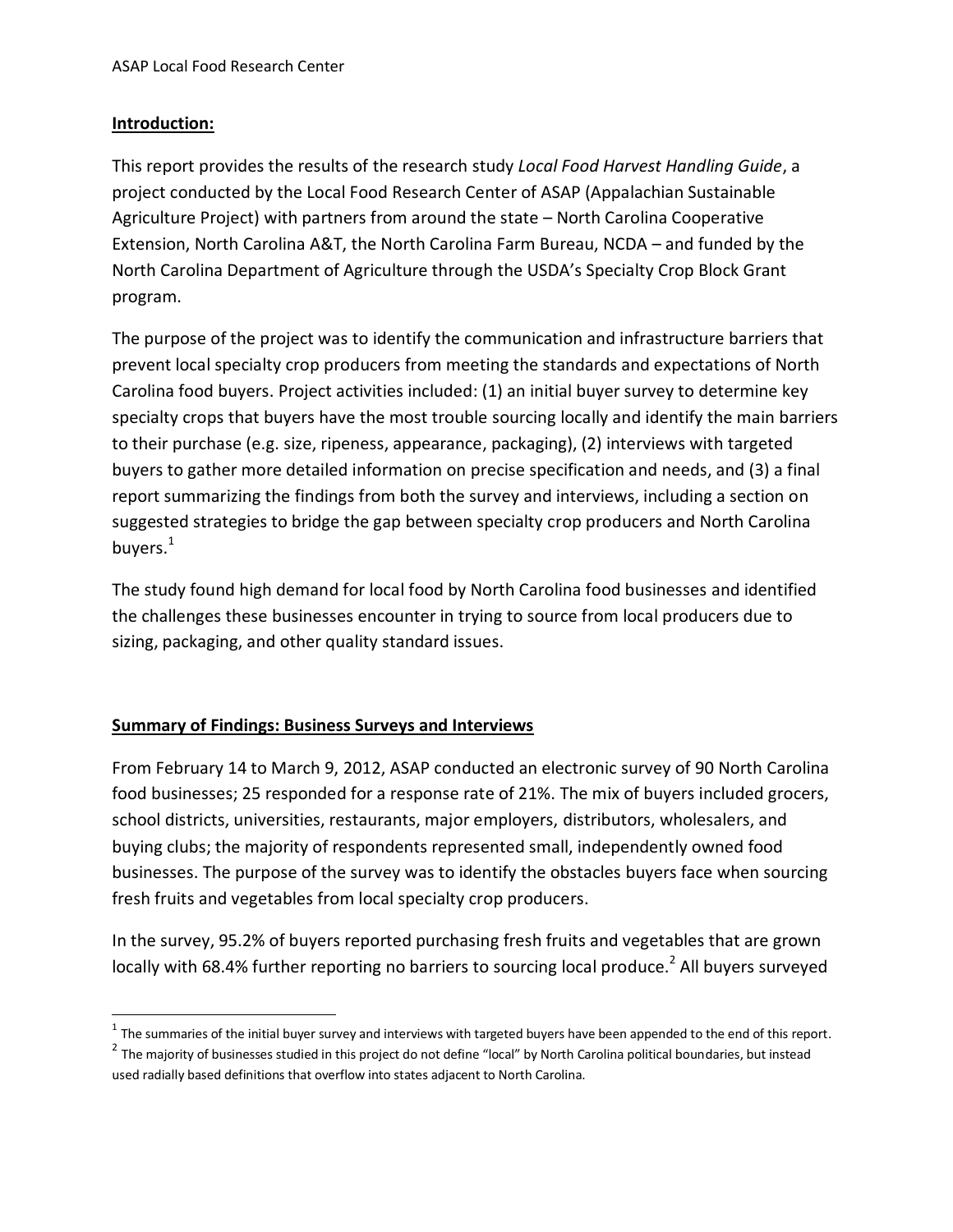said that they were interested in increasing the amount of local produce they will purchase in the coming year. On average, the surveyed buyers reported purchasing 60% of their produce from local farms in summer and 44% of their total produce from local sources in winter. When asked what types of barriers exist that prevent them from purchasing more locally grown produce, the buyers indicated difficulties with inconsistent count and sizing of local product, along with non-standard packaging. Respondents further cited inconsistent volume (81.3%), price (50%), and communication with producers (37.5%) as problems that further limited their ability to source locally. These barriers were specifically relevant when trying to source local potatoes, lettuce, greens, and mushrooms. Overall, the survey revealed high interest in local purchasing, high reported rates of current purchasing of local fresh produce—on average these businesses reported that they purchase half of all their yearly produce from local sources—and minimal barriers to local purchasing.

Following the electronic survey of North Carolina food buyers, ASAP and project partners conducted telephone interviews with seven additional North Carolina buyers. Larger retailers and wholesalers/distributors—buyers known to have stricter sourcing requirements and therefore potentially greater obstacles to sourcing from local producers—were targeted for these interviews. The interviews, like the survey, were intended to identify the obstacles larger buyers face when sourcing local specialty crops, with a specific focus on packaging and quality issues.

Like the participants in the electronic survey, the larger scale North Carolina buyers were very interested in local specialty crops, with 100% reporting that they already purchase fresh fruits and vegetables that are grown locally. The larger scale buyers were also very interested in increasing the amount of local produce they will purchase in the coming year. However, the rate at which these larger buyers purchase local specialty crops and the barriers they face when trying to source locally are significantly different from those reported in the electronic survey of smaller buyers.

The buyers interviewed reported that only 24-25% of their summer produce purchases, and only up to 8% of their winter produce purchases, come from local sources. These figures are much lower than the 60% and 44% reported by the businesses who participated in the online survey. In addition, the larger buyers faced more barriers when sourcing local specialty crops. All seven reported difficulties in sourcing local produce items due to quality and packaging standards. The most frequently cited barriers include the quality and packaging standards required by the company, inconsistent quality of local produce, and the short shelf life of local fresh produce. These buyers noted particular difficulty in sourcing local berries, a product mentioned by three of the seven interviewees. In addition to quality and packaging standards, the buyers indicated lack of consistent product volume when in season (57%), difficulty finding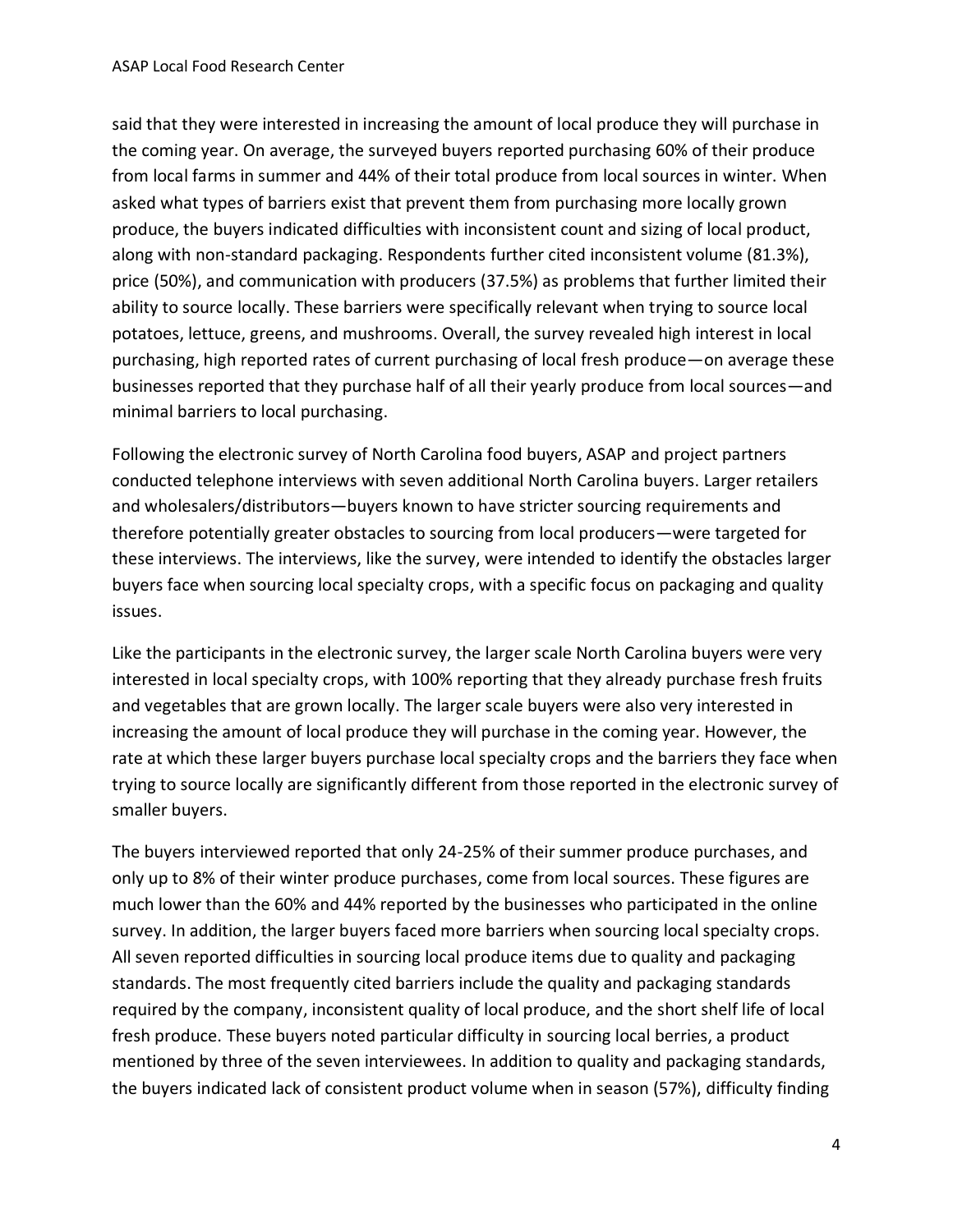local producers (43%), difficulty finding sufficient quality product (43%), and lack of adequate communication with producers (43%) as significant barriers to local produce purchasing. Therefore, while the larger scale North Carolina buyers professed high motivation to purchase local fresh produce, they experience far more obstacles when trying to source these products than their smaller-scale counterparts from the online survey.

The results from the survey and interviews show that demand for locally sourced fresh produce is high and growing among North Carolina food businesses. However, the results also clearly demonstrate the disconnect between the expectations of buyers and the capacity of local specialty crop producers to meet those expectations. This research project confirms a need for improved communication between North Carolina buyers and specialty crop producers. Specifically, there is a need for clarifying the industry standards for fresh produce to producers and a need for assistance in connecting qualified producers to buyers. In addition, there is a clear necessity for continued training and technical assistance for farmers to meet North Carolina business industry standards and requirements.

#### **Bridging the Gap: Formulating Strategies to Connect Specialty Crop Producers to Buyers**

When asked what types of support would be most helpful in overcoming the barriers to increased local food purchasing by North Carolina businesses, participants of the survey and interviews named training and technical assistance for farmers and help in finding qualified local growers as their top needs.

### *Training and Technical Assistance*

To access the opportunities in local markets, farmers need skills, resources, and support in multiple areas to succeed. According to the North Carolina businesses surveyed, the areas where producers need the most help include trainings in post-harvest handling practices to prolong the shelf life of products; education on product liability insurance, the different levels of insurance available, and resources for finding the best insurers for their farm business; and education on the necessity of GAP certification, how to become GAP certified, and the opportunities that this certification can bring when trying to tap into new and larger markets. As the local food market in North Carolina develops and more producers seek to expand their market opportunities, the need for accessible and accurate information on meeting industry standards will become even more vital.

It should be noted that while farmers can benefit from trainings on meeting the market quality standards, buyers too might benefit from information and trainings on the qualities and benefits of specialty crops grown for local markets.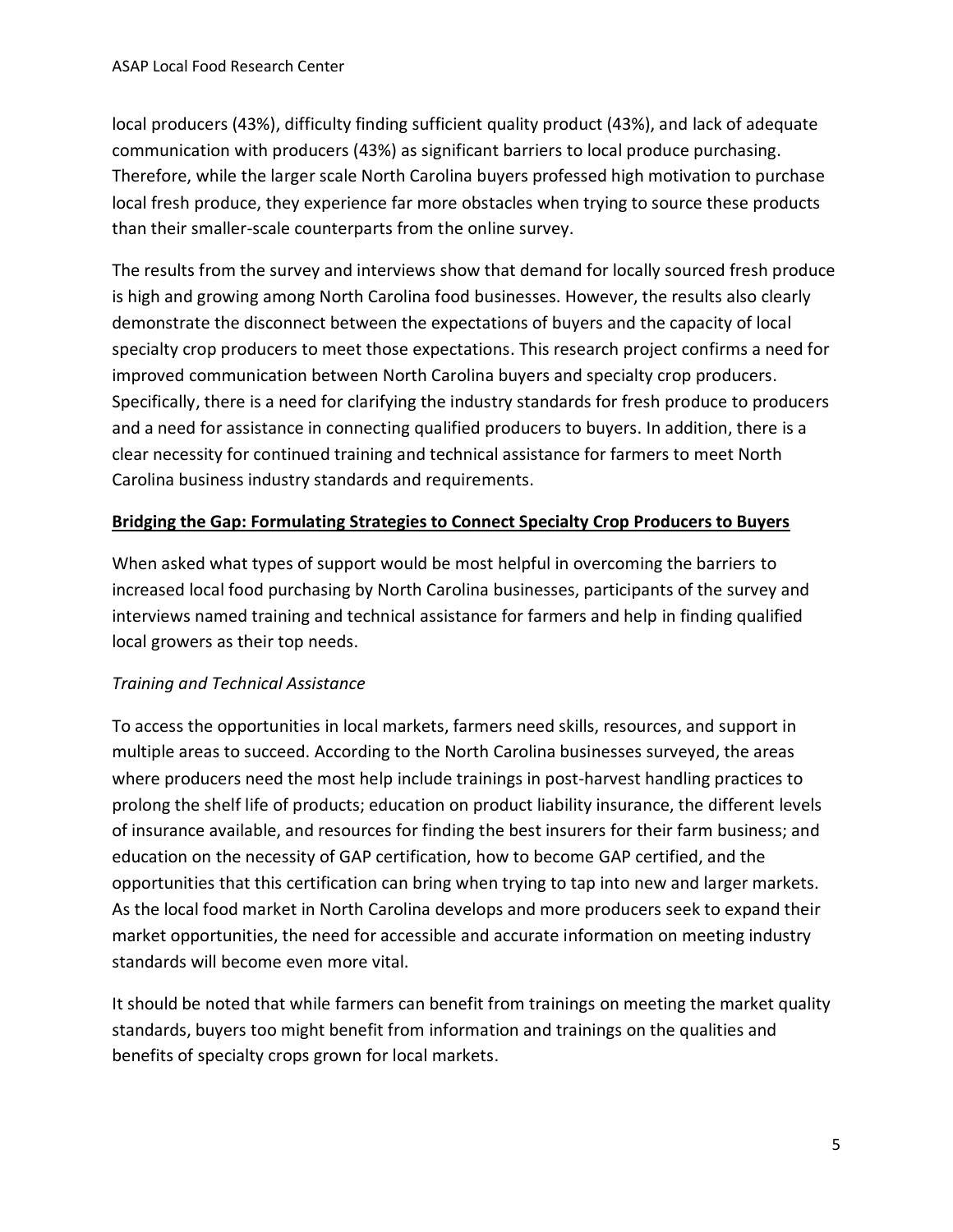# *Connect Producers and Buyers*

Even when producers can meet industry production standards, there remains the obstacle of connecting qualified producers with buyers. In the interview of targeted businesses, six of the seven participants said that they would like help finding local product. The structure of the current system often leaves procurement specialists disengaged from the local farming community, and they require assistance and resources to connect with qualified local growers. These connections form the basis of a productive and sustainable relationship between grower and buyer. Some type of connection assistance should be considered as a means of facilitating the lasting grower-buyer relationship in order to fulfill demand for locally grown specialty crops.

There are tools that have been developed to connect buyers with growers. ASAP annually produces the *Mixing Bowl*, a grower and buyer directory. Other regions in the state could benefit from this type of directory. To be successful, it is important that the directory be maintained and compiled by individuals familiar with local conditions. Directories that depend on buyers and growers to maintain their own data can quickly become inaccurate and obsolete.

Other strategies for connecting growers and buyers include events that invite growers and buyers to meet one another in a pressure-free environment. Conferences that attract farmers should also invite local buyers and coordinate time for buyers to sit down with producers to explore opportunities. Farm field trips for buyers are also an effective way to allow farmers to meet potential buyers. Local agencies and organizations that understand the local specialty crops market should be encouraged to facilitate the matching of suitable farmers with appropriate markets.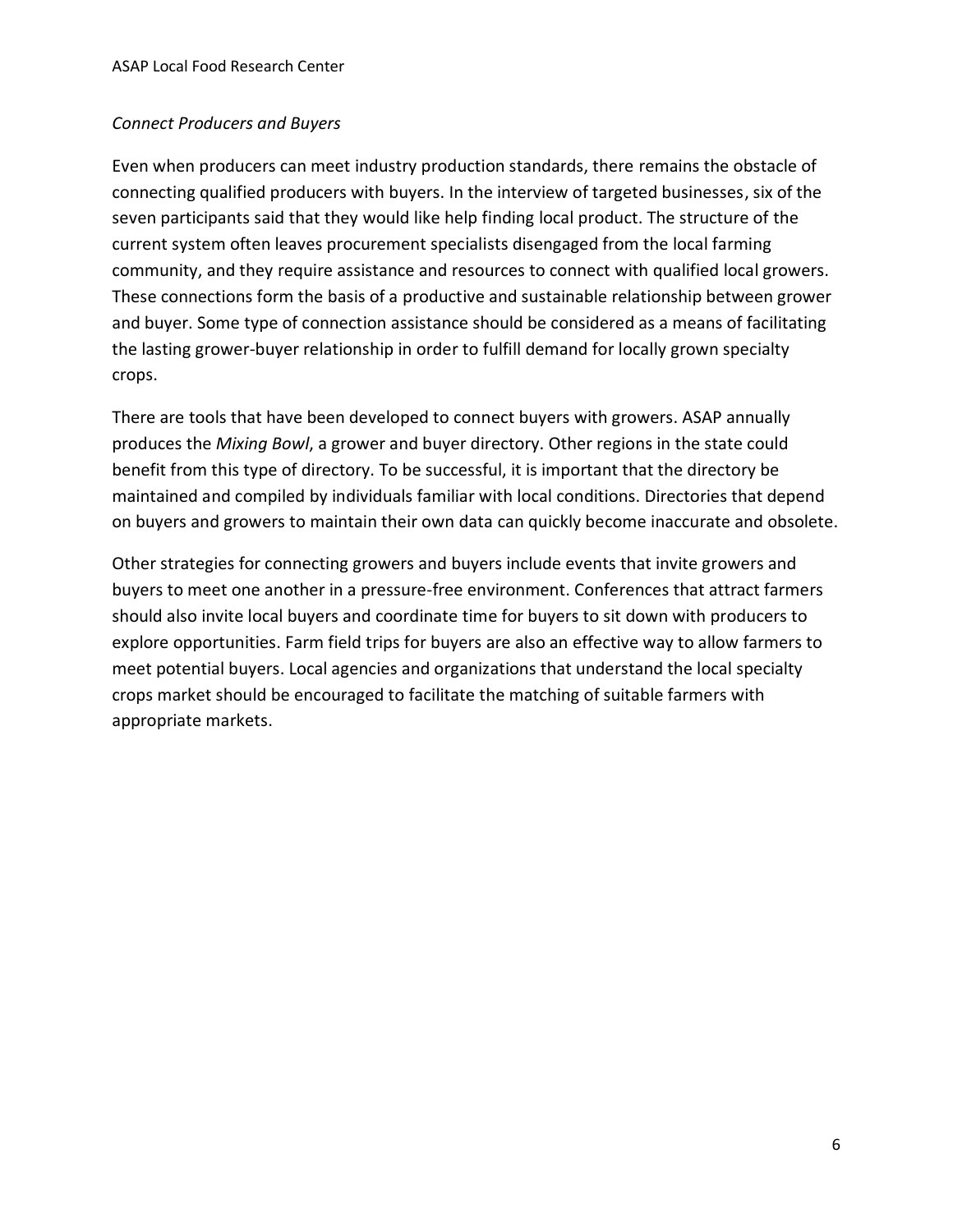

 **Local Food Harvest Handling Guide:** 

# **Summary of North Carolina Food Business Survey & Interviews of Targeted North Carolina Businesses**

As a part of the *Local Food Harvest Handling Guide* project, ASAP collaborated with partners from around the state—North Carolina Cooperative Extension, North Carolina A&T, the North Carolina Farm Bureau, NCDA, farmers, and representatives from key wholesale and retail markets—to conduct preliminary research on the standards and requirements of specific markets in North Carolina for key specialty crops. The research was primarily conducted through surveys and interviews with North Carolina industry representatives through an electronic survey of area businesses followed by targeted interviews of selected large-scale buyers. The purpose of the survey and interviews was to identify the obstacles buyers face when sourcing fresh fruit and vegetable products from local farmers and distributors, and to use that information to formulate strategies to bridge the gap between farmers and buyers.

Sections of the report included: Comparison of the North Carolina Food Business Survey to the Interviews of Targeted North Carolina Businesses; Results from the North Carolina Food Business Survey; Results from the Interviews of Targeted North Carolina Businesses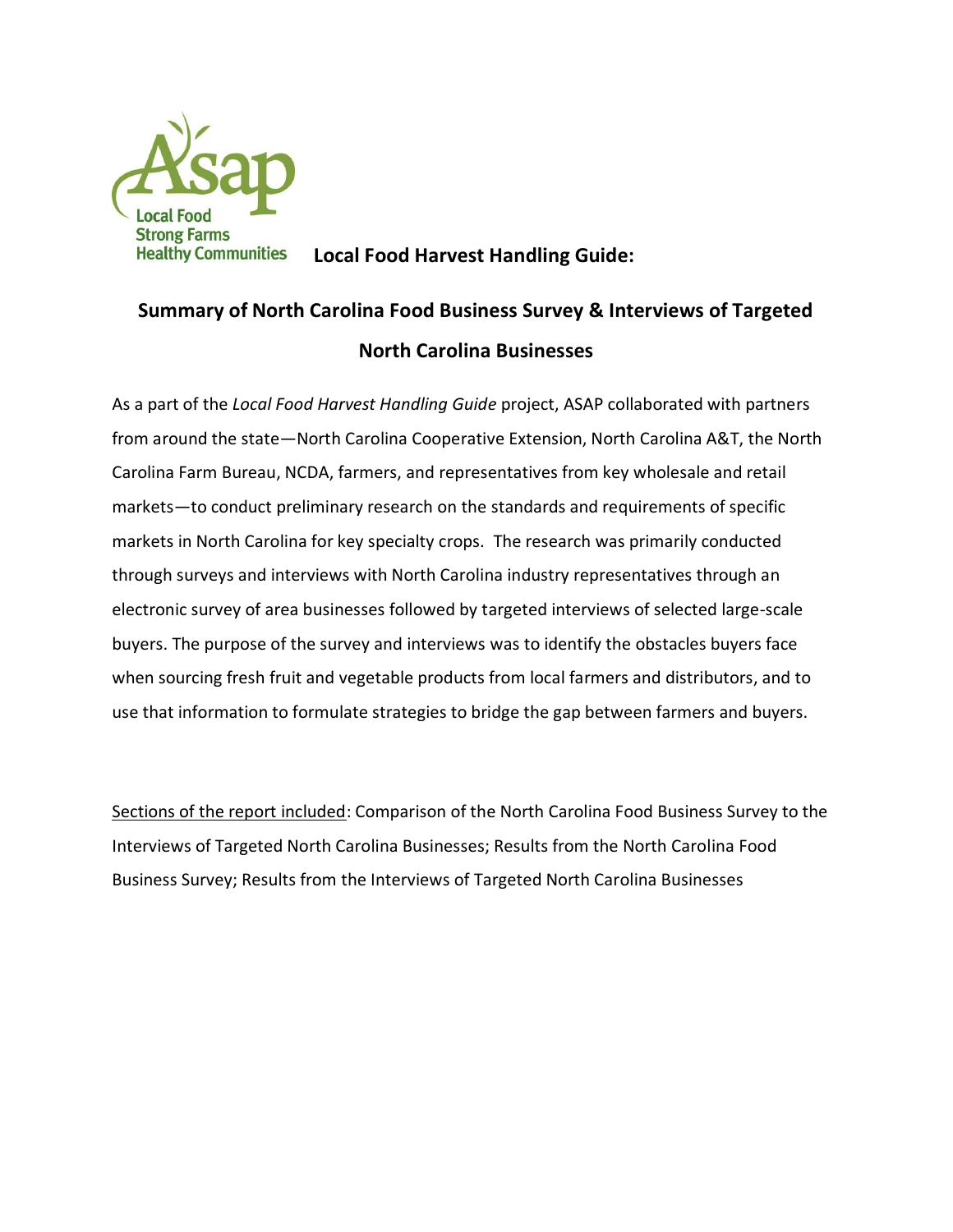# **Comparison of the North Carolina Food Business Survey to the Interviews of Targeted North Carolina Businesses**

ASAP initially drafted a survey for North Carolina businesses that aimed to identify the obstacles they face when sourcing fresh fruit and vegetable products from local farmers and distributors. When the survey was closed and all data analyzed, it was apparent that the survey participants mainly consisted of smaller, independently owned businesses is North Carolina, and did not include a balanced representation of larger-scale retailers and distributors businesses likely to experience greater difficulty sourcing from local farms. Therefore, ASAP and project partners developed a list of targeted large-scale buyers to interview in greater depth about the issues they faced around packaging and quality standards when sourcing local produce. The results from the targeted interviews largely supported the results from the surveys; however they included some marked differences including:

- The 25 respondents of the electronic survey gave much wider definitions of "local" in the context of local food than did the targeted large scale buyers. The survey respondents' definitions ranged from "within a thirty mile radius" to "east coast" while the interviewed businesses largely stuck to the state of North Carolina or a 100mile radius, though one business included a 250 mile radius.
- A much larger share of produce purchases in the electronic survey respondents' businesses came from local sources compared to interviewed businesses. On average the businesses from the electronic survey sourced 47.5% of all produce purchases from local sources in summer and 25% of produce purchases in winter. Large scale buyers participating in the phone interviews on average sourced only 24-25% of their total produce purchases locally in summer and up to 8% locally in winter.
- The reasons North Carolina buyers choose to purchase fresh produce from local producers was similar across all respondents. Some of the most often cited reasons are to support local farms, support the local economy, and to meet the demand of customers.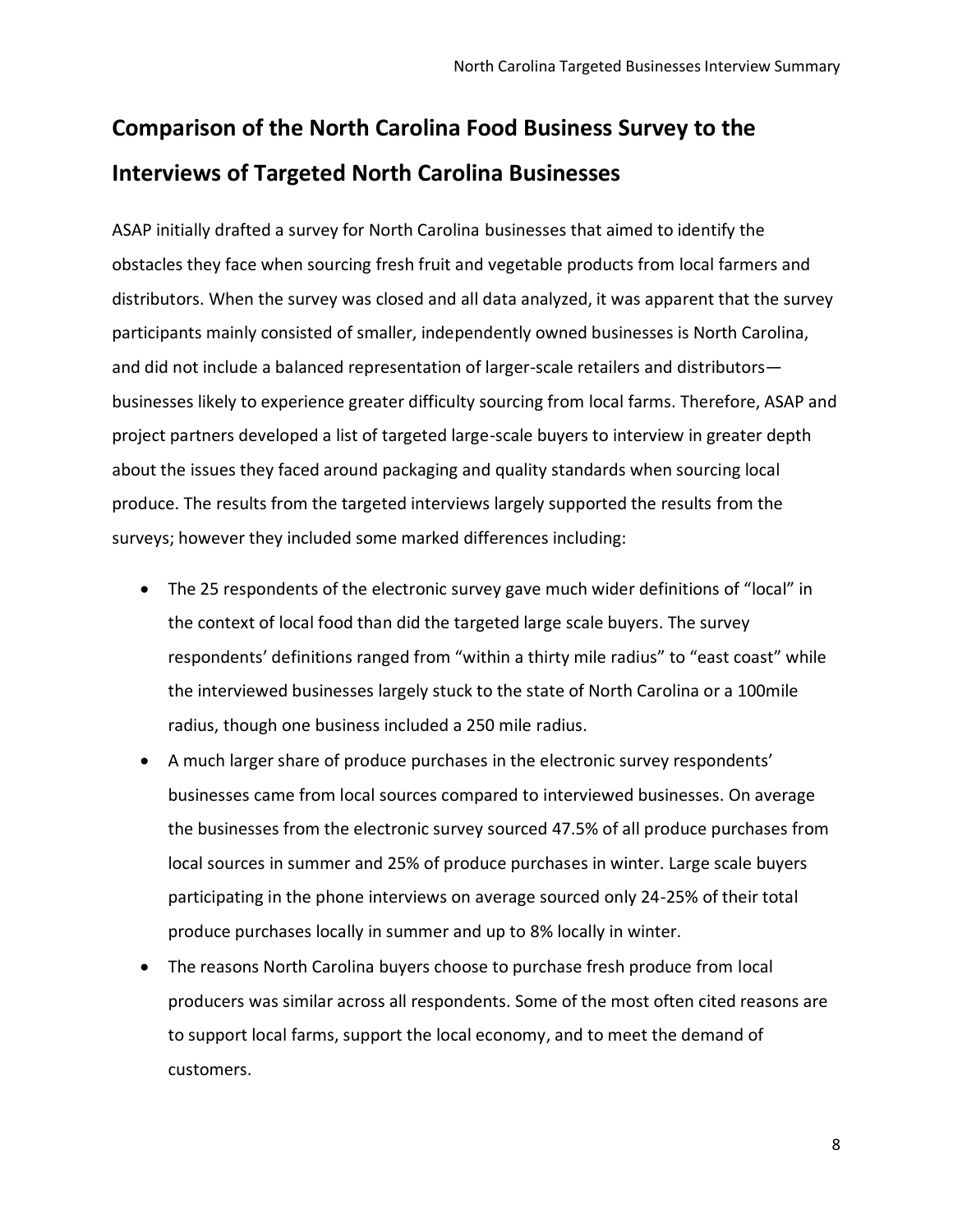- All North Carolina buyers who participated in the survey and interviews said that they are interested in increasing the amount of local produce their company will purchase next year.
- The participants of the electronic survey noted far fewer barriers to sourcing local fresh fruits and vegetables compared to the targeted buyers from the interviews. Electronic survey participants did mention some issues with inconsistent counts and sizing of local product, and that this was more of a problem for local potatoes, lettuce, greens, and mushrooms. Larger buyers from the interviews, however, listed far more barriers with a specific focus on the inability of smaller local producers to meet company quality and packaging standards, volume, and shelf life demands. These buyers specifically mentioned berries as a difficult local item to source, as well as tomatoes, greens, Brussels sprouts, and summer squash.
- In addition to product quality issues, buyers from both the survey and interviews have difficulty sourcing local product due to inadequate communication with producers, delivery timing, and in the case of the large scale buyers, because they do not know where to find local producers.
- Buyers from both the electronic survey and interviews believe the same types of support would be most helpful in addressing the barriers to sourcing local food including: providing training and technical assistance for farmers to help them meet company standards and requirements; facilitating communication around the expectations of buyers when they look for a producer and local small producers when they look for a buyer; helping farmers obtain safety, liability, and GAP certifications; tackling distribution and aggregation challenges related to local product; helping farmers increase and extend production; helping buyers connect with suitable local producers.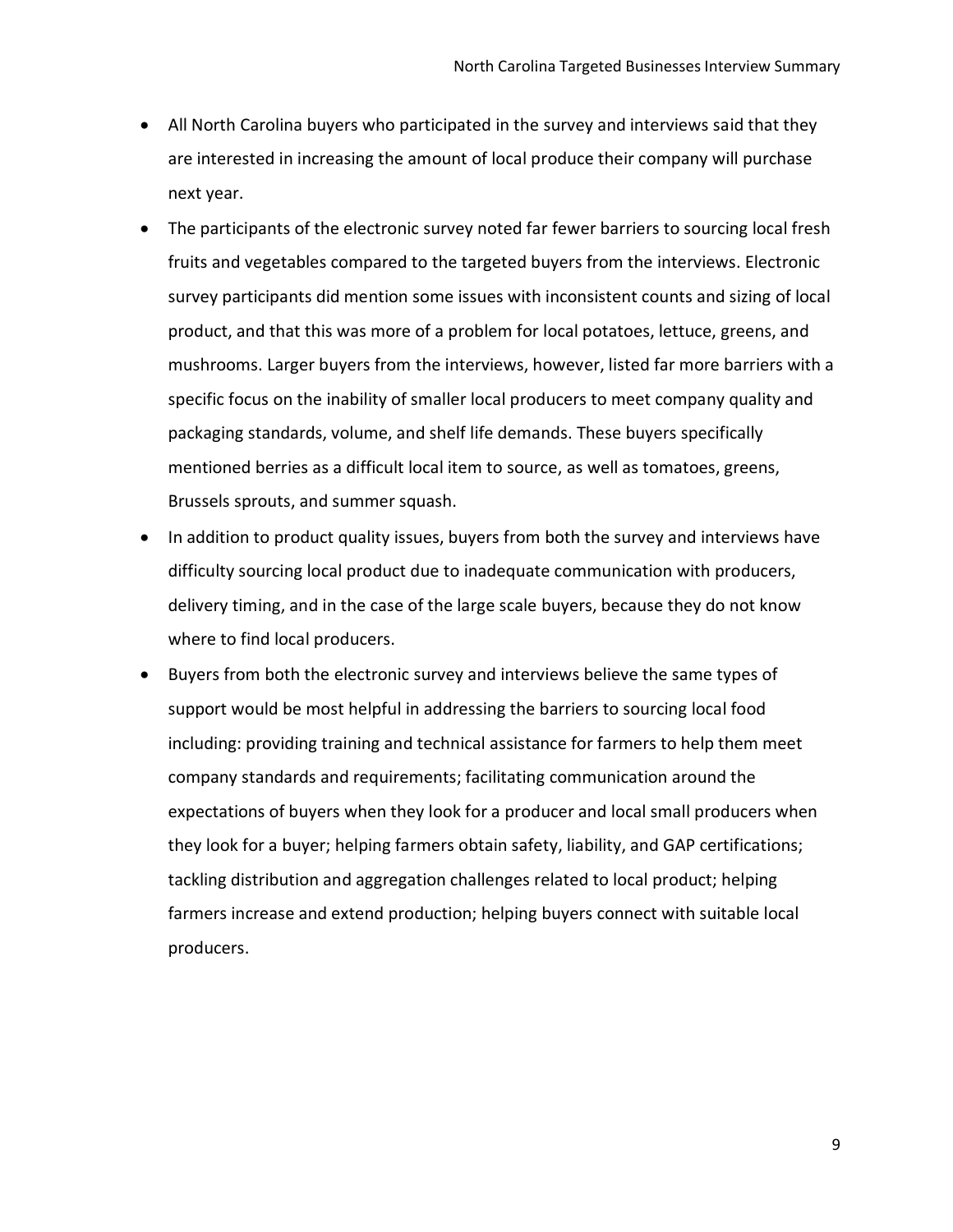

This report summarizes the results of a survey to food buyers in North Carolina. The purpose of the survey was to identify the obstacles buyers face when sourcing fresh fruit and vegetable products from local farmers and help formulate strategies to bridge the gap between farmers and buyers. Appalachian Sustainable Agriculture Project in partnership with North Carolina A&T, North Carolina Cooperative Extension, and the North Carolina Department of Agriculture distributed the survey to buyers in North Carolina that already do some level of local purchasing.

Sections of the report included: Survey Highlights, Survey Results, Appendix A., Appendix B.

**Date of Survey:** February 14-March 9, 2012

**Type of Survey:** Electronic survey

**Response** Total Sent Survey: 90

Total Started Survey: 25 (28%)

Total Completed Survey: 19 (21%)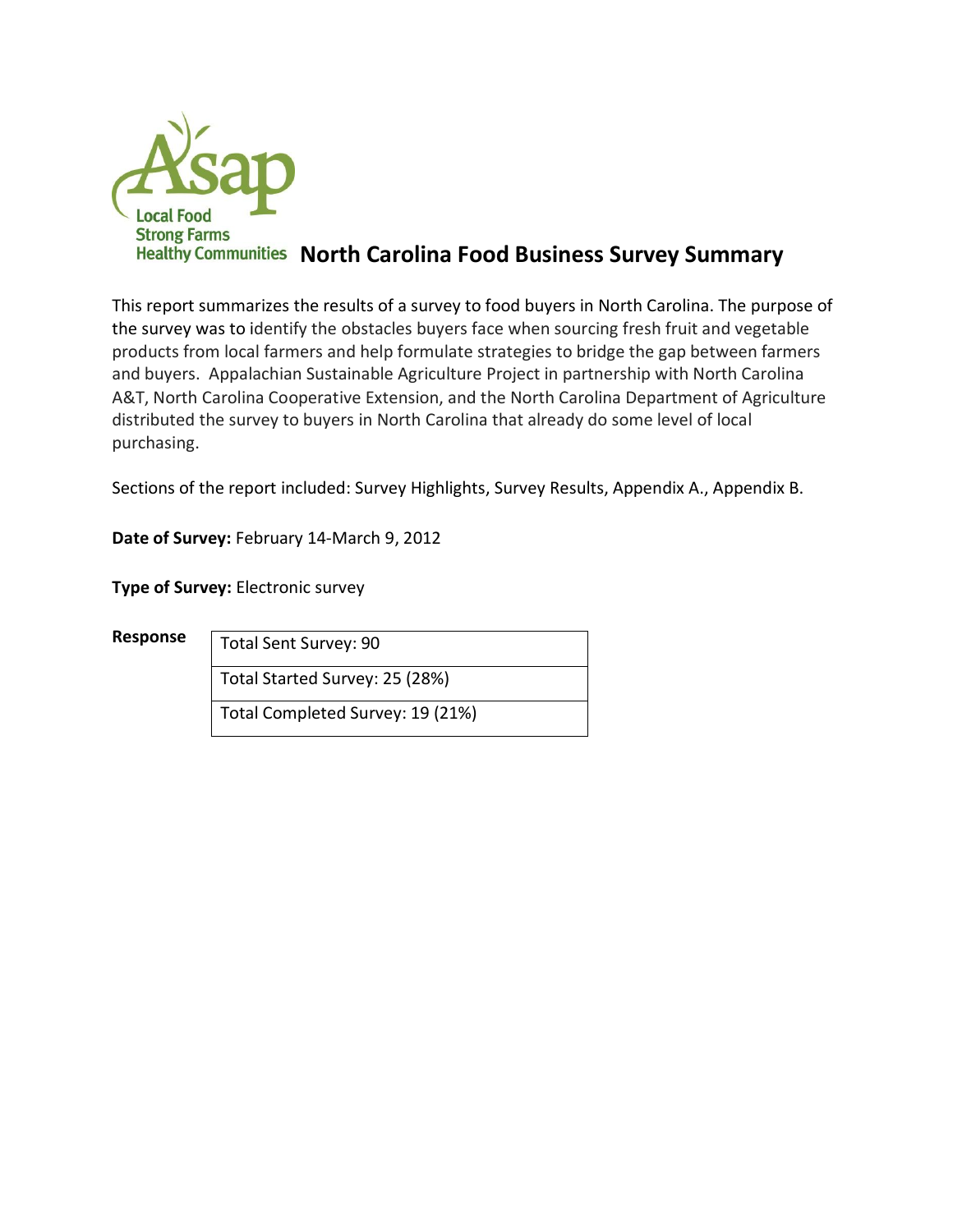# **Survey Highlights**

- 95.2% of respondents say their business purchases fresh fruits and vegetables that are grown locally
- On average businesses purchase 60% of their summer produce from local farms
- All businesses said they were moderately or very interested in increasing the amount of local produce they purchase next year
- 68.4% of businesses report no barriers to sourcing local produce
- The majority of respondents noted no difficulties in sourcing local produce, but those who did have difficulties cited "inconsistent count/sizing" and "non-standard packaging" as the greatest barrier
- Other than quality and packing standards, the biggest barriers to sourcing local produce are consistent volume (81.3%), price (50%), and communication with producers (37.5%).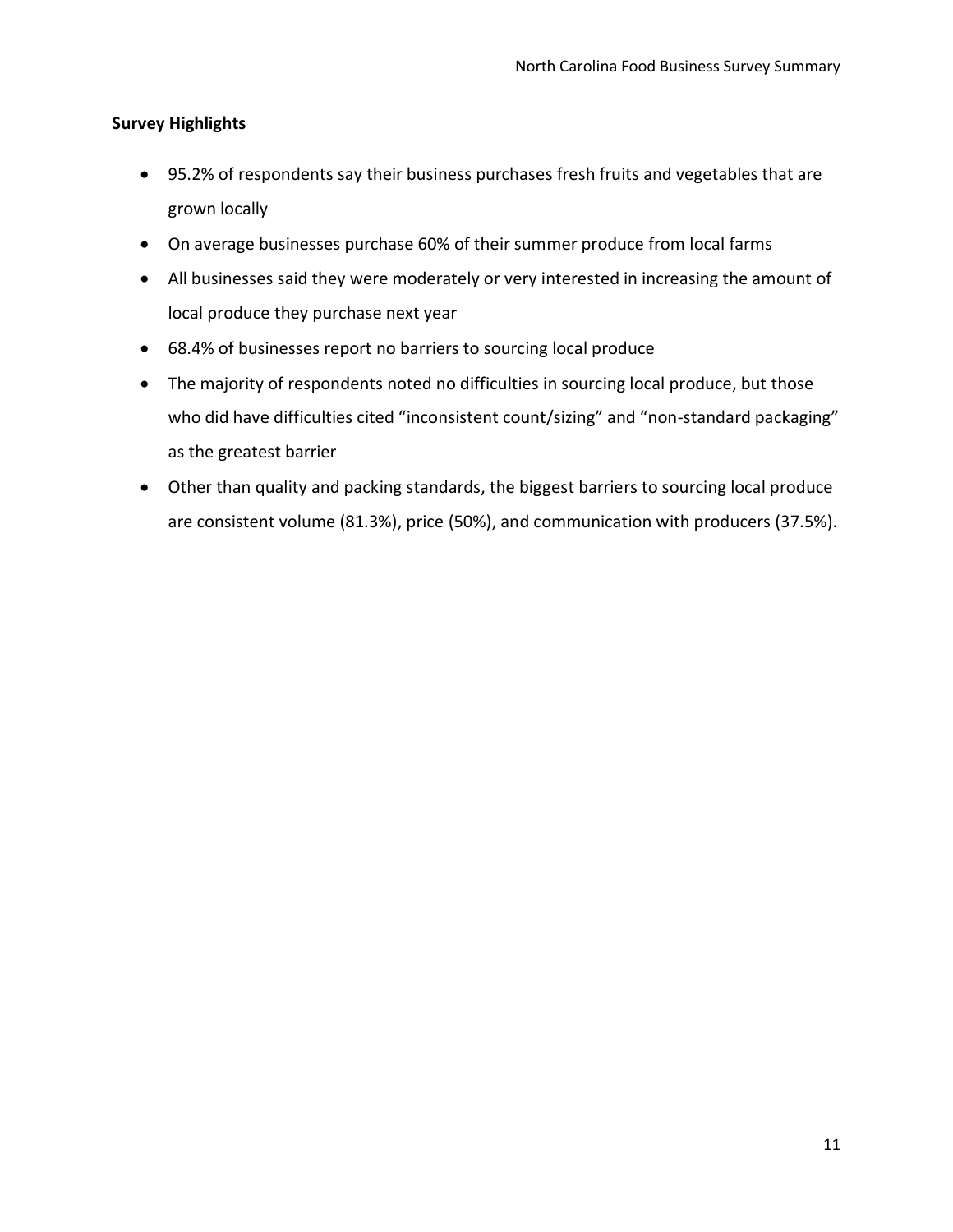# **Survey Results**



## **1. What type of business are you?** (14 responses)

# **2. Is your business:** (16 responses)

|                            | <b>Response Percent</b> | <b>Response Count</b> |
|----------------------------|-------------------------|-----------------------|
| <b>Independently owned</b> | 79.0%                   | 15                    |
| Franchise                  | 0%                      | 0                     |
| Part of a regional chain   | 5.3%                    |                       |
| Part of a national chain   | 0%                      |                       |
| A cooperative*             | 5.3%                    |                       |
| Non-profit*                | 5.3%                    |                       |
| Buying club*               | 5.3%                    |                       |

\*Starred items were fill in responses to the "other (please specify)" option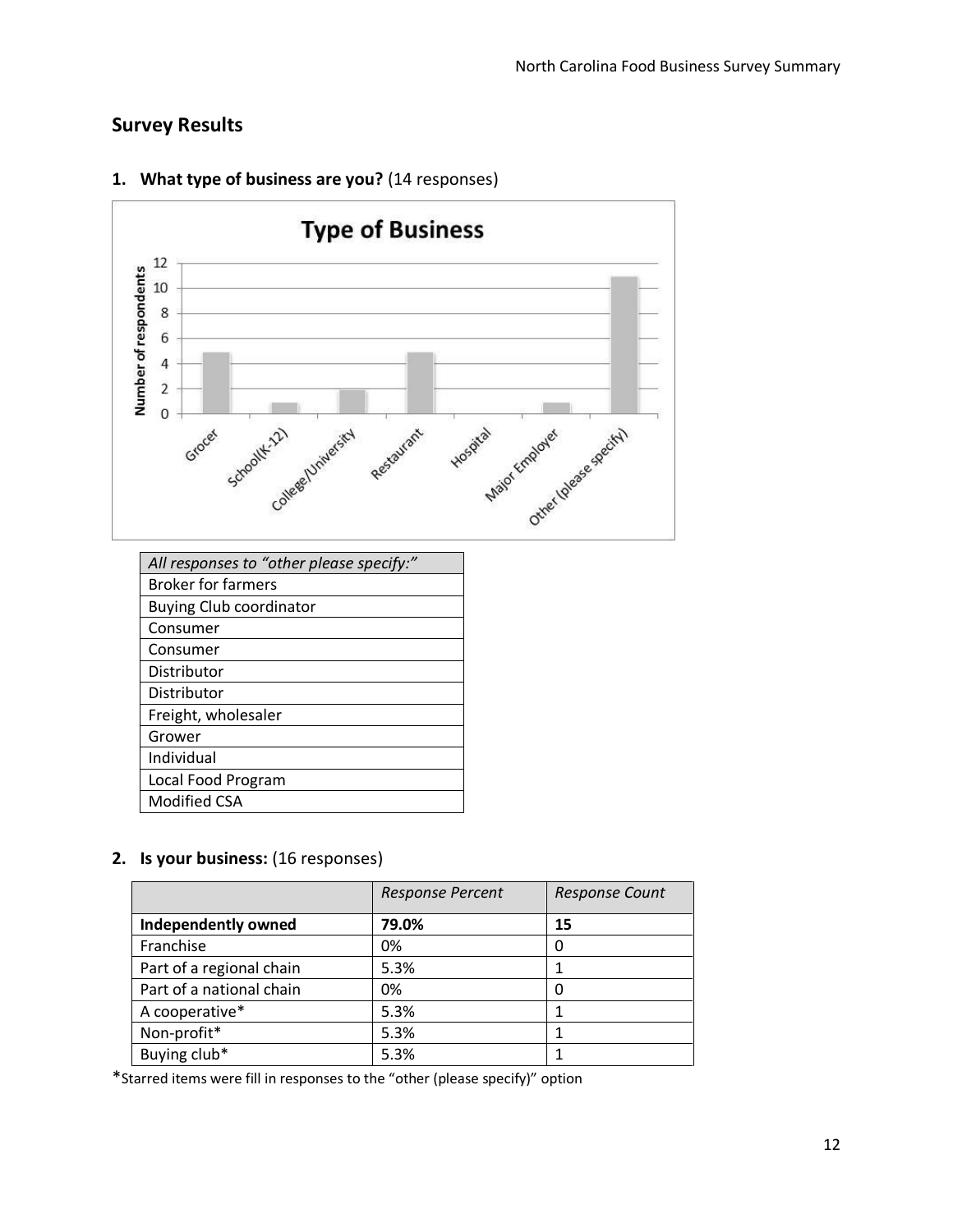|                                  | <b>Response Percent</b> | <b>Response Count</b> |
|----------------------------------|-------------------------|-----------------------|
| Owner                            | 26.3%                   | 5                     |
| Manager                          | 26.3%                   | 5                     |
| <b>Produce buyer</b>             | 42.1%                   | 8                     |
| Chef                             | 21.1%                   |                       |
| <b>School Nutrition Director</b> | 5.3%                    |                       |
| Foodservice Director             | 10.5%                   |                       |
| Program Director*                | 5.3%                    |                       |
| Coordinator*                     | 5.3%                    |                       |
| Crop Coordinator/Buyer*          | 5.3%                    |                       |

# **3. What is your role in the company? (choose all that apply)** (19 responses)

\*Starred items were fill in responses to the "other (please specify)" option

# **4. Do you purchase food for more than one location?** (21 responses)

Yes: 33.3% (7)

No: 66.7% (14)

# **If "yes" how many?**

|              | <b>Response Count</b> |
|--------------|-----------------------|
| 2 locations  |                       |
| 10 locations |                       |
| 50 locations |                       |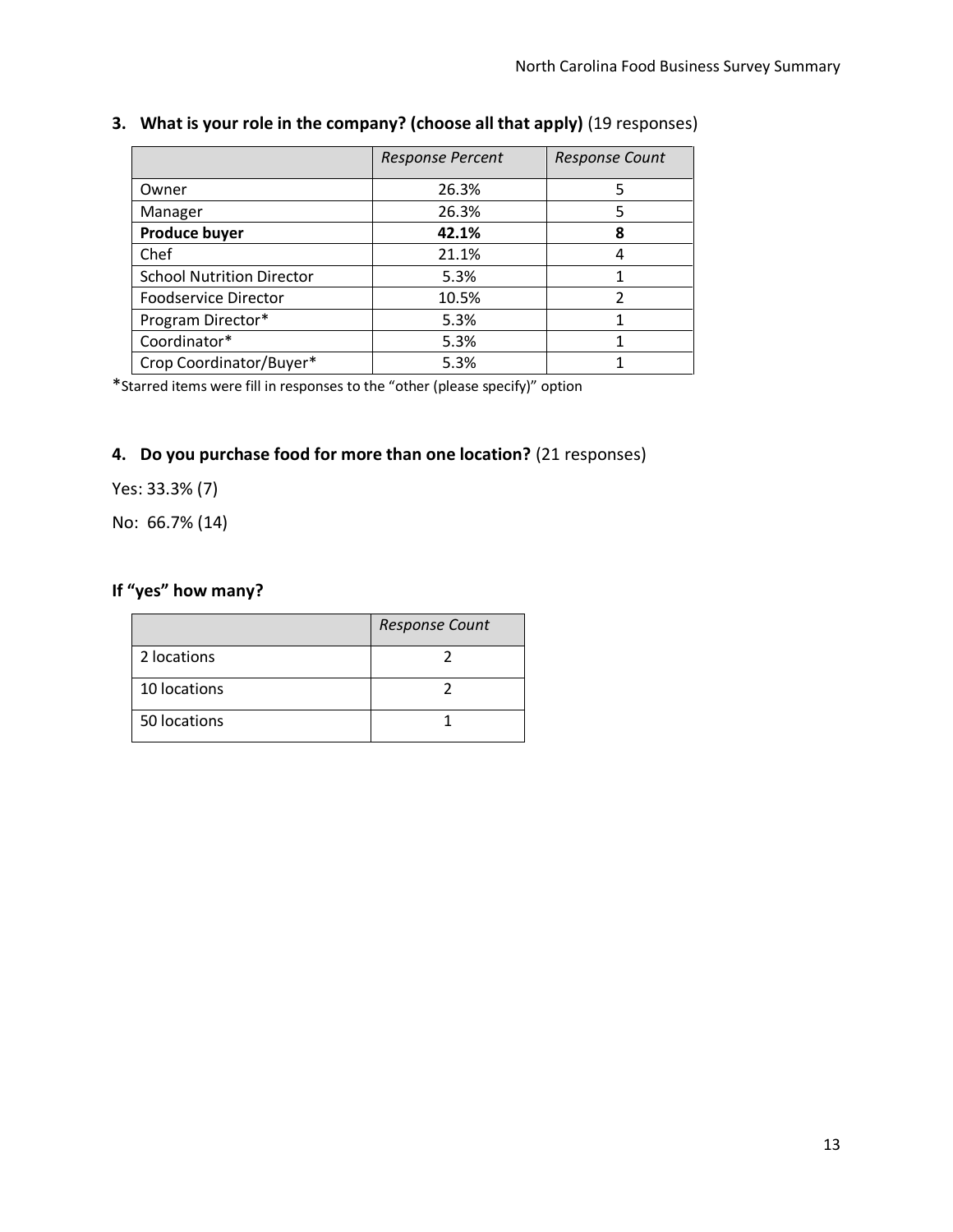| Category of response | All responses                                             |
|----------------------|-----------------------------------------------------------|
| Radius of miles      | We get as much as possible from within a thirty mile      |
|                      | radius of the restaurant.                                 |
|                      | Within 75 miles                                           |
|                      | Within 100 miles.                                         |
|                      | 100 miles                                                 |
|                      | Operationally - within 100 miles Conceptually - within    |
|                      | 150 miles                                                 |
|                      | 250 mile radius                                           |
|                      | Actually, to us, local is any food purchased within a 250 |
|                      | mile radius.                                              |
|                      | It is a little vague at the moment, not well defined. I   |
|                      | would say within approx. 250 mile radius, including NC,   |
|                      | SC, and VA.                                               |
|                      | Any products raised and purchased with-in a 300 mile      |
|                      | radius                                                    |
| Region/Counties      | 1st choice--county 2nd state 3rd east coast               |
|                      | As close to customer as practical, all of NC and within 3 |
|                      | hours of Asheville mostly. Will source regionally as      |
|                      | necessary, as far as Georgia, SC but am very clear with   |
|                      | customer about source. Have a couple of items which       |
|                      | come from Calif but only to maintain consistent supply    |
|                      | in offseason of staple items.                             |
|                      | ASAP county region, or 100 miles                          |
|                      | Grown within the county & surrounding counties, but       |
|                      | as wide as 100 mile radius. Also, locally produced foods  |
|                      | such as breads, trail mixes, etc.                         |
| <b>State</b>         | Grown in NC, or better, grown in the Piedmont             |
|                      | <b>NC</b>                                                 |
|                      | Our service only uses products that are grown in NC       |
|                      | Within the state of NC                                    |
|                      | Anything from NC can be labeled local. Anything from      |
|                      | ours or a surrounding county would be labeled by          |
|                      | which county it came from. If it is not from a nearby     |
|                      | county, it would just say NC grown.                       |
| Other                | Food that is grown or raised on farms within driving      |
|                      | distance to my restaurant.                                |
|                      | Not determined                                            |

# **5. How does your business define "local" in the context of local food?** (20 responses)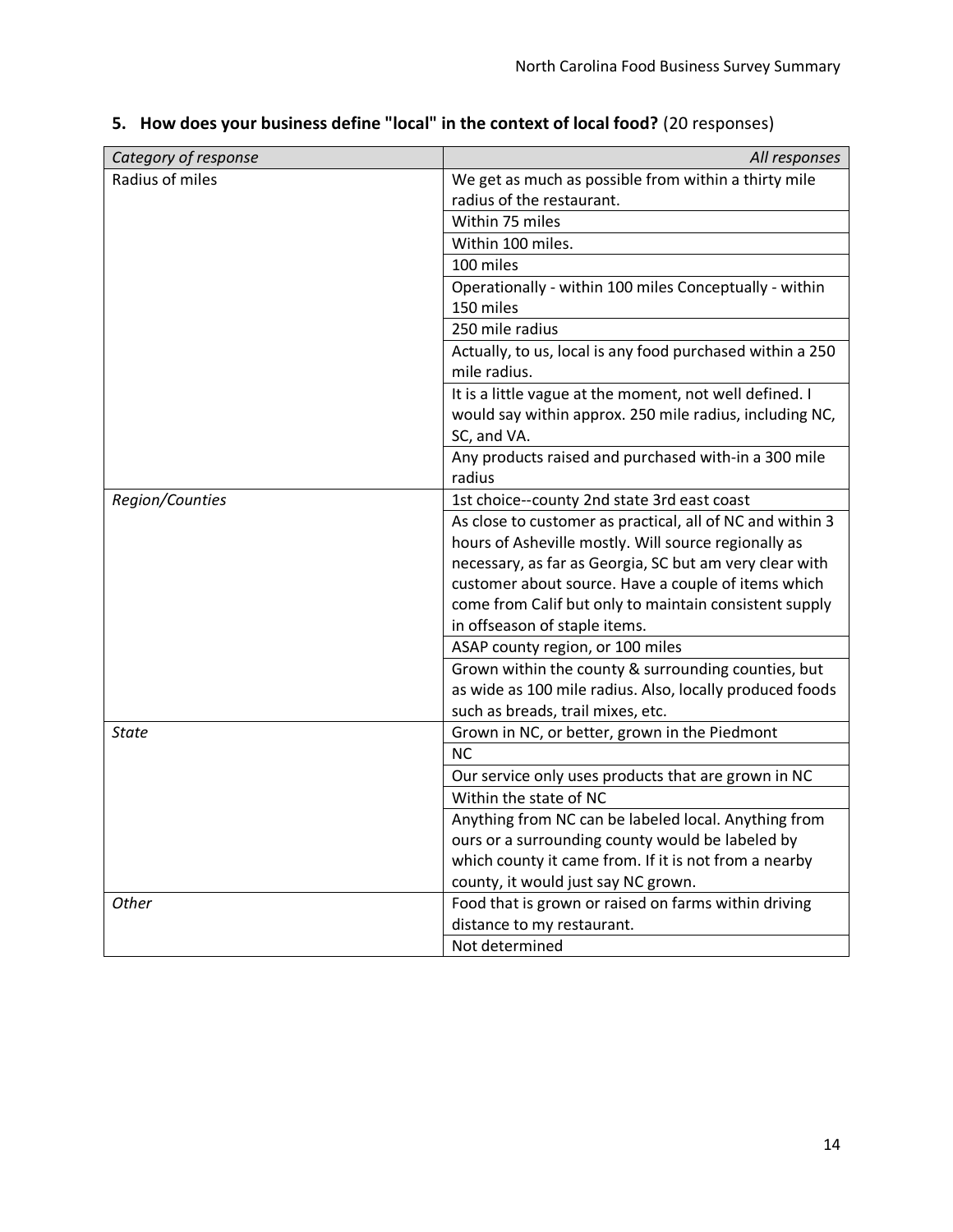# **6. Does your business purchase fresh fruits and vegetables that are grown LOCALLY?** (21

responses)

Yes: 95.2% (20)

No: 4.8% (1)

## **7. What percentage of your produce purchases comes from LOCAL farms?** (17 responses)

|         | In Spring | In Summer | In Fall | In Winter |
|---------|-----------|-----------|---------|-----------|
| Average | 49%       | 60%       | 54%     | 44%       |
| Minimum | 8%        | 14%       | 9%      | 2%        |
| Maximum | 100%      | 100%      | 100%    | 100%      |
| Median  | 30%       | 47.5%     | 40%     | 25%       |

\*For the list of all responses, refer to Appendix A

#### **8. Why does your business choose to purchase locally grown produce?** (18 responses)

| Category of response                        | Representative responses                                                                                                                                                                                                                                            |
|---------------------------------------------|---------------------------------------------------------------------------------------------------------------------------------------------------------------------------------------------------------------------------------------------------------------------|
| Support local farms and the local community | Because it is the right thing to do as long as the pricing is<br>competitive with produce from other regions of the<br>country.                                                                                                                                     |
|                                             | Better quality, support local farms, the price is higher but<br>worth it                                                                                                                                                                                            |
|                                             | It is the only ethical choice. I want a relationship with the<br>ppl that grow my food and I want to share that with my<br>customers. In my desire to be part of a community it<br>would be hypocritical to not invest in other local<br>interests such as farming. |
|                                             | Our customers demand it Better quality and taste reduce<br>fossil fuels support local farmers                                                                                                                                                                       |
|                                             | Purchasing from local vendors supports our community<br>and our state. Our store mission statement includes<br>directives to purchase locally. Also, there is a strong<br>demand for local items from our customers.                                                |
|                                             | shorter supply chain, greater impact on locally families                                                                                                                                                                                                            |
|                                             | To support the local food system. To keep those dollars<br>closer to home.                                                                                                                                                                                          |
|                                             | To support the local economy and agricultural<br>community, to be able to provide high quality products<br>at good prices in season                                                                                                                                 |
| <b>Other</b>                                | This is the mission of our work                                                                                                                                                                                                                                     |
|                                             | quality, availability, price, growing practices                                                                                                                                                                                                                     |
|                                             | It is based on that premise entirely                                                                                                                                                                                                                                |

\*For a list of all responses, refer to Appendix B.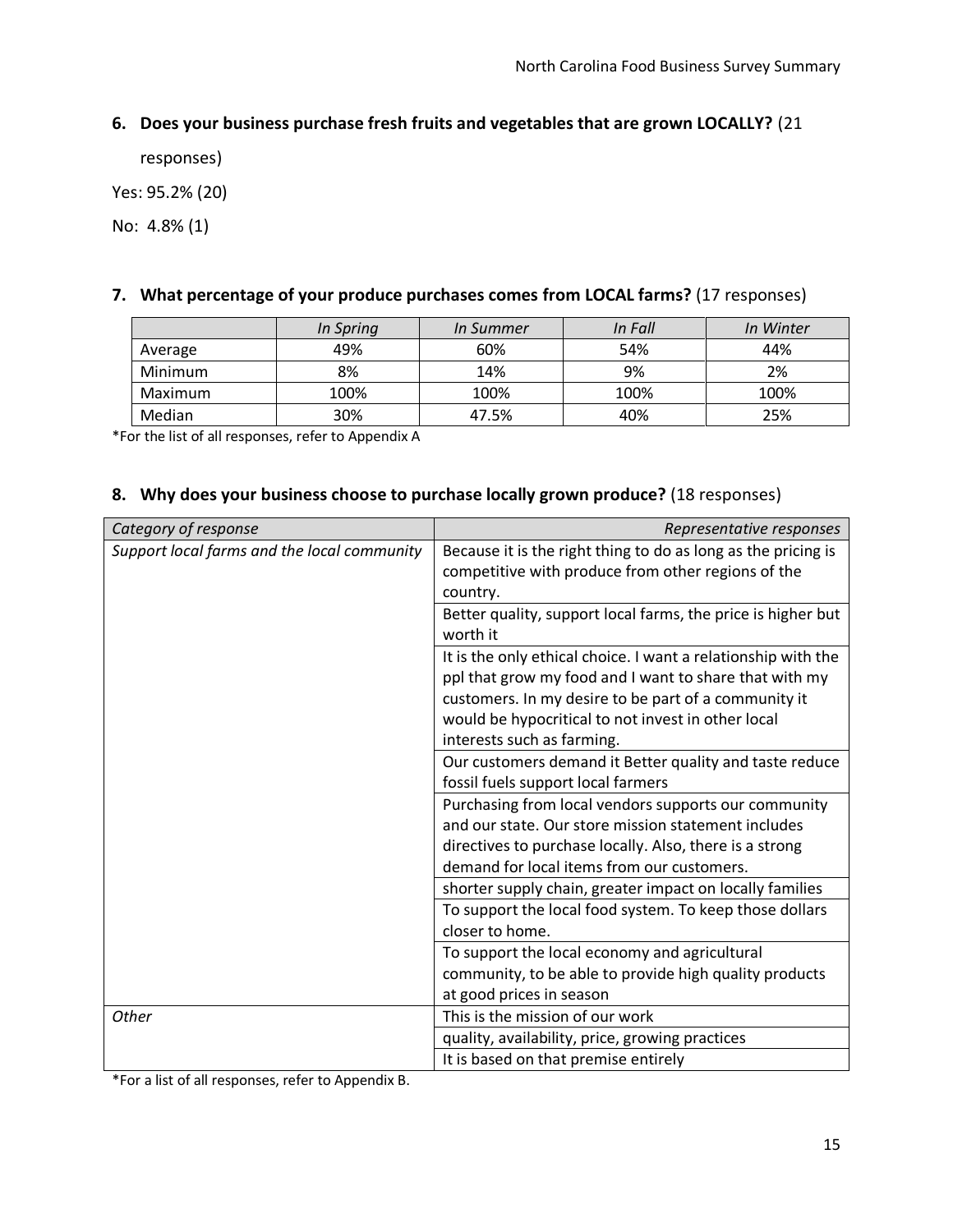# **9. How interested is your organization in increasing the amount of LOCAL produce it**



**purchases in the next year?** (19 responses)

## **10. Do company policies or contracts make it easy or hard for you to source LOCALLY grown**

|                                       | <b>Response Percent</b> | <b>Response Count</b> |
|---------------------------------------|-------------------------|-----------------------|
| There are no policy barriers to       | 68.4%                   | 13                    |
| sourcing local produce                |                         |                       |
| There are some policy barriers to     | 31.6%                   | 6                     |
| sourcing local produce                |                         |                       |
| There are significant policy barriers | 0%                      |                       |
| to sourcing local produce             |                         |                       |
| I'm not authorized to source local    | 0%                      |                       |
| produce                               |                         |                       |

#### **produce?** (19 responses)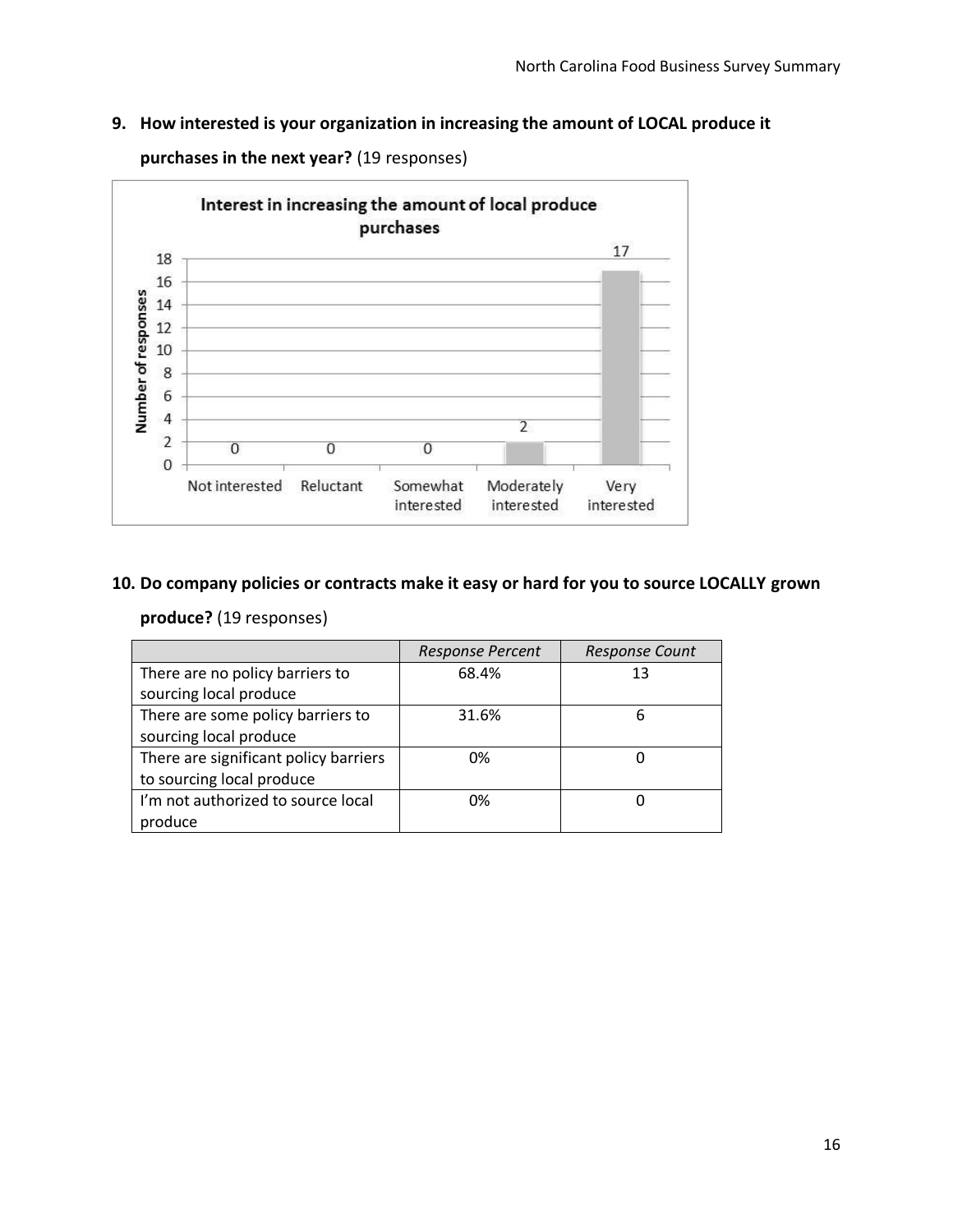# **11. Thinking specifically about quality and packing standards, which fresh fruits and vegetables do you have the most difficulty sourcing LOCALLY and why? (choose all that**

| Answer<br>Options   | <b>No</b><br>difficulty<br>sourcing | Inconsistent<br>count/sizing | Unsatisfactory<br>appearance | Wrong<br>temperature | Non-<br>standard<br>packaging | <b>Not</b><br>clean | Response<br>Count |
|---------------------|-------------------------------------|------------------------------|------------------------------|----------------------|-------------------------------|---------------------|-------------------|
| Tomatoes            | 12                                  | $\overline{2}$               | $\mathbf 0$                  | $\mathbf{0}$         | $\mathbf{1}$                  | $\mathbf 0$         |                   |
|                     | 85.7%                               | 14.3%                        | 0.0%                         | 0.0%                 | 7.1%                          | 0.0%                | 14                |
| Colored bell        | $\overline{9}$                      | $\overline{2}$               | $\mathbf 0$                  | $\mathbf{1}$         | $\mathbf 0$                   | $\mathbf{0}$        |                   |
| peppers             | 75.0%                               | 16.7%                        | 0.0%                         | 8.3%                 | 0.0%                          | 0.0%                | 12                |
| Winter              | 10                                  | $\overline{2}$               | $\mathbf 0$                  | $\mathbf 0$          | $\mathbf{1}$                  | $\mathbf 0$         |                   |
| squash              | 83.3%                               | 16.7%                        | 0.0%                         | 0.0%                 | 8.3%                          | 0.0%                | 12                |
| Summer              | 12                                  | $\overline{2}$               | $\mathbf 0$                  | $\mathbf{0}$         | $\mathbf{1}$                  | $\mathbf 0$         |                   |
| squash              | 85.7%                               | 14.3%                        | 0.0%                         | 0.0%                 | 7.1%                          | 0.0%                | 14                |
| Cucumbers           | 11                                  | $\overline{3}$               | $\mathbf 0$                  | $\Omega$             | $\mathbf{1}$                  | $\Omega$            |                   |
|                     | 78.6%                               | 21.4%                        | 0.0%                         | 0.0%                 | 7.1%                          | 0.0%                | 14                |
| Greens              | 11                                  | $\overline{3}$               | $\mathbf{1}$                 | $\mathbf{1}$         | $\overline{2}$                | $\mathbf{1}$        |                   |
|                     | 68.8%                               | 18.8%                        | 6.3%                         | 6.3%                 | 12.5%                         | 6.3%                | 16                |
| Lettuce             | 8                                   | $\overline{3}$               | $\overline{3}$               | $\mathbf{1}$         | $\mathbf{1}$                  | $\overline{2}$      |                   |
|                     | 53.3%                               | 20.0%                        | 20.0%                        | 6.7%                 | 6.7%                          | 13.3%               | 15                |
| Potatoes            | 8                                   | $\overline{3}$               | $\mathbf{0}$                 | $\mathbf{1}$         | $\mathbf{1}$                  | $\overline{2}$      |                   |
|                     | 61.5%                               | 23.1%                        | 0.0%                         | 7.7%                 | 7.7%                          | 15.4%               | 13                |
| Beans               | 9                                   | $\mathbf{1}$                 | $\overline{2}$               | $\mathbf{0}$         | $\overline{2}$                | $\mathbf{0}$        |                   |
|                     | 75.0%                               | 8.3%                         | 16.7%                        | 0.0%                 | 16.7%                         | 0.0%                | 12                |
| Apples              | 9                                   | $\mathbf 0$                  | $\overline{3}$               | $\mathbf{1}$         | $\overline{0}$                | $\mathbf 0$         |                   |
|                     | 69.2%                               | 0.0%                         | 23.1%                        | 7.7%                 | 0.0%                          | 0.0%                | 13                |
| <b>Strawberries</b> | 11                                  | $\mathbf{1}$                 | $\mathbf{1}$                 | $\overline{2}$       | $\mathbf 0$                   | $\mathbf{0}$        |                   |
|                     | 78.6%                               | 7.1%                         | 7.1%                         | 14.3%                | 0.0%                          | 0.0%                | 14                |

**apply)** (16 responses)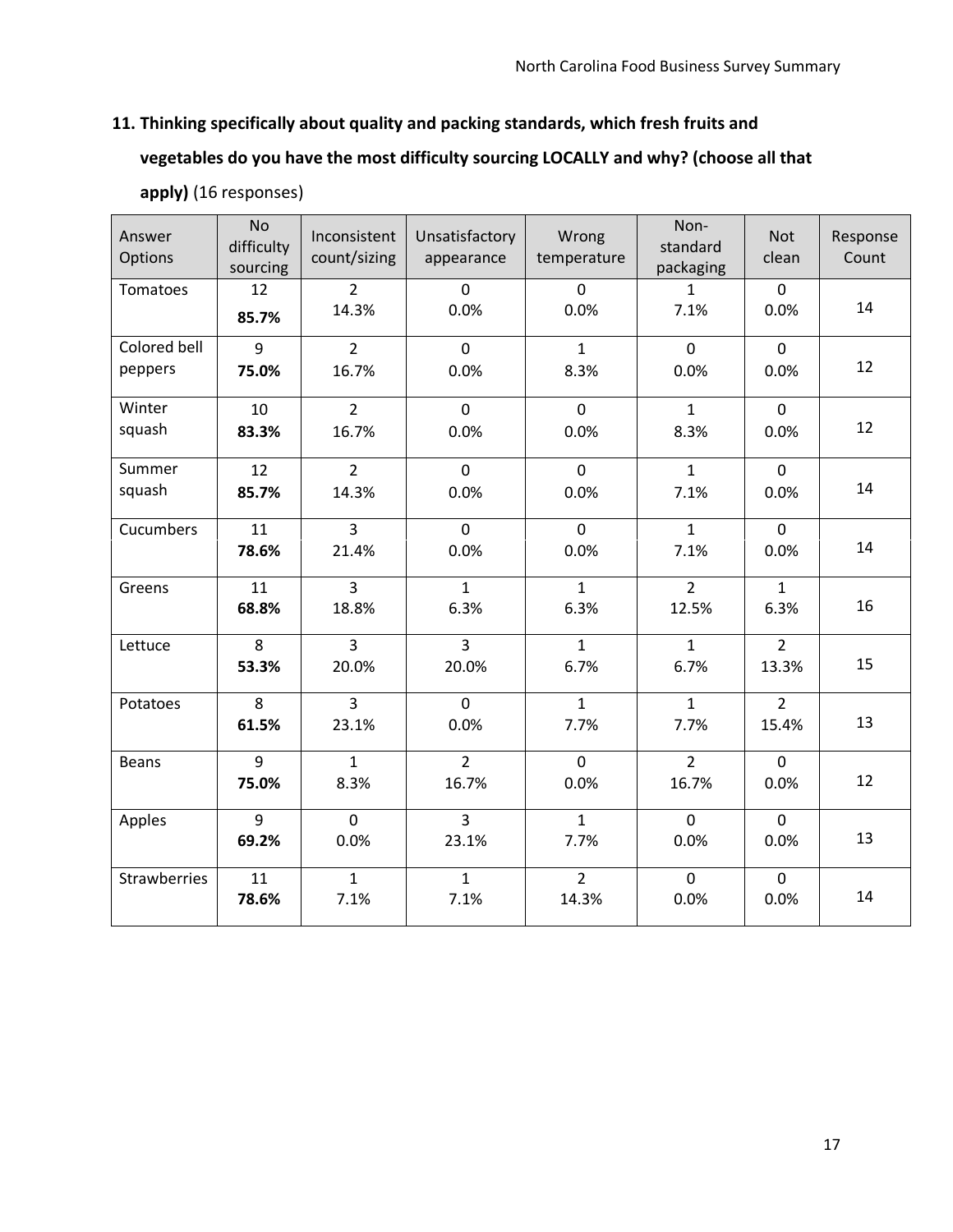**12. Are there other produce items that you have difficulty sourcing LOCALLY because of quality and/or packing standards? Please list each item and briefly describe what difficulty in quality and/or packing is associated with the locally grown product.** (7 responses)

| Category of response | All responses                                        |  |
|----------------------|------------------------------------------------------|--|
| 1.                   | Apples that haven't been sprayed with chemicals and  |  |
|                      | free from blemish are very hard to find.             |  |
|                      | Due to the climate and soil in SENC, some fruits are |  |
|                      | more difficult to source locally                     |  |
|                      | More availability of stone fruits                    |  |
|                      | Mushrooms - inconsistent quality (wet, dirty)        |  |
|                      | Mushrooms, need to always be in paper, never plastic |  |
|                      | Rutabagas and their greens, hard to find             |  |
|                      | Sweet cornbut not because of quality or packing      |  |
|                      | standards                                            |  |
| 2.                   | Greens - exposure to heat or freezing temps during   |  |
|                      | highway travel in the back of a truck                |  |
|                      | Lettuce without bugs                                 |  |
|                      | More early and late season greenhouse vegetables     |  |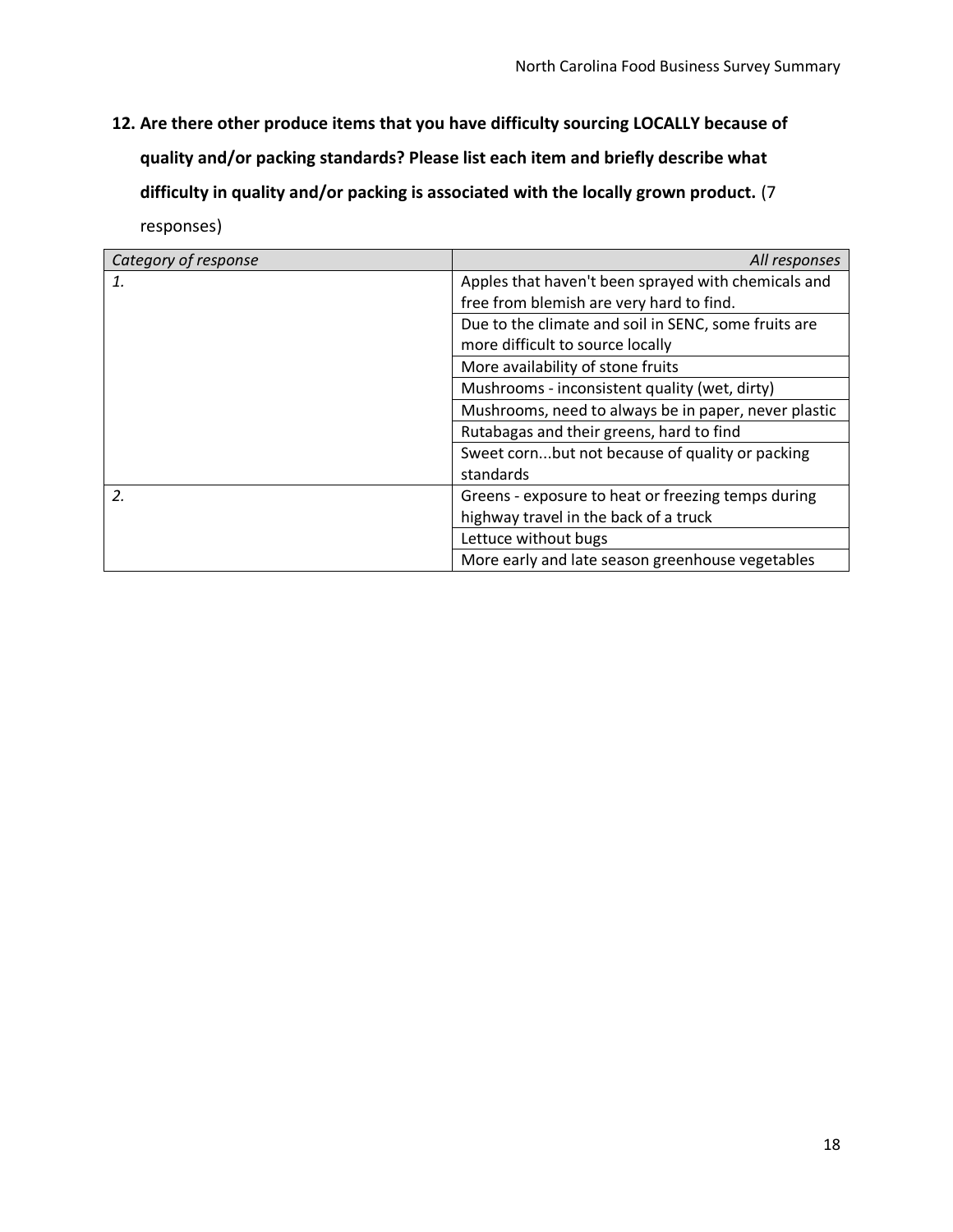#### **13. Other than meeting quality and packing standards, what are your biggest barriers to**

#### **sourcing LOCALLY grown fresh fruits and vegetables? (choose all that apply)** (16

responses)

|                                   | <b>Response Percent</b> | Response count |
|-----------------------------------|-------------------------|----------------|
| Delivery timing                   | 18.8%                   | 3              |
| Require GAP certification         | 6.3%                    |                |
| I don't know where to find local  | 0%                      | O              |
| product                           |                         |                |
| Liability insurance from producer | 25%                     |                |
| Communication with producer       | 37.5%                   | 6              |
| Consistent volume when in season  | 81.3%                   | 13             |
| Price                             | 50.0%                   | 8              |
| Not enough demand from customers  | 12.5%                   |                |
| Contracts and company policies    | 12.5%                   |                |

| Other (please specify): |  |  |
|-------------------------|--|--|
|                         |  |  |

Availability of a broad variety. I carry as much local produce as I can, but often multiple farmers offer the same items. Also, I think there could be a bigger focus by some growers to focus on season extension. There is obviously much less competition in the winter months, even though our climate can support many crops through much of the winter.

Do the farms have a lot of waste products due to the unacceptability of the product to the consumer, ie. blemished produce that they feel that will not be acceptable to the consumer. What do they do with this waste and are they willing to give it away or sell it for a much lower price. I was able to purchase produce in this manner in Pittsburgh thru local markets that had an abundance with in season products

Finding growers with enough quantity to wholesale

Growers really need to establish a market for products before they grow a bunch of something that everyone else is growing, or that consumers have no real demand for.

Lack of year-round local produce.

Not all prices, but some growers have unrealistic ideas of what their produce is worth. Prices are based on what the market will bear, not on value.

One thing that is important for growers to realize is that calling the day they want to bring a product is inconvenient, as we have already placed orders to fill our shelves. Need at least one to three days' notice, or more advance planning.

We wish that our organic and local produce was not so costly but recognize that we will have to pay now to ensure that local and organic become the standard not the exception in this country.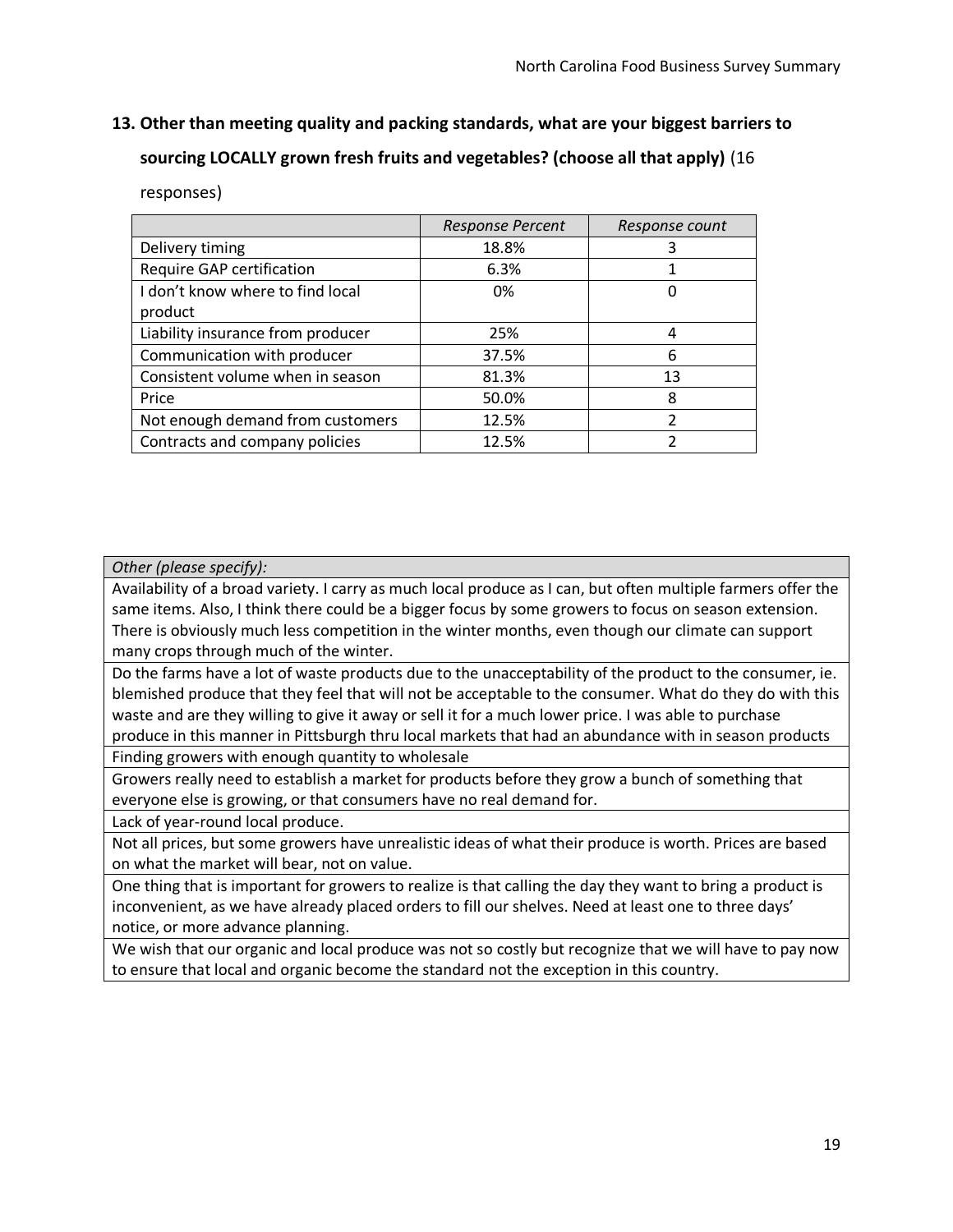| Category of response                          | All responses                                           |
|-----------------------------------------------|---------------------------------------------------------|
| Marketing and promotion                       | Informing growers that buyers like us are available     |
|                                               | Marketing education for small farmers.                  |
| Training and technical assistance for farmers | Farmers to know how to use smart phones                 |
|                                               | true costs of goods. volume discounts. open, honest     |
|                                               | communication                                           |
|                                               | Consumer and social marketing to drive demand, a lot    |
|                                               | of farmer support about consumer demand, food safety,   |
|                                               | post-harvest handling, packaging, succession planting,  |
|                                               | season extension                                        |
|                                               | Possibly a workshop for growers to learn about          |
|                                               | wholesaling. Maybe a producer meeting for growers       |
|                                               | wanting to sell to the store.                           |
| Increased/extended production from            | more green houses                                       |
| producers                                     | Develop relationships with growers who can produce      |
|                                               | large quantities of specialty products                  |
|                                               | Farmers who greenhouse or store warm season grown       |
|                                               | produce throughout the cold months.                     |
| Co-ops of producers                           | Group Co-ops to bring a number of farmers together so   |
|                                               | that the deliveries and billings will be consolidated.  |
|                                               | Perhaps a coop to pool for insurance and distribution   |
|                                               | Eastern Carolina Organics seems to be very effective at |
|                                               | getting products to market in quality and quantity.     |
|                                               | However, they seem to be most effective in the central  |
|                                               | part of the state. There may be room in other parts of  |
|                                               | the state to duplicate their model.                     |
| <b>Other</b>                                  | We must all continue to educate the consumer            |
|                                               | regarding the high cost of eating poorly. We must also  |
|                                               | make people realize that supporting local growers and   |
|                                               | business reduces our dependence on foreign oil. Keep    |
|                                               | doing what you are doing!                               |

# **14. What types of support would be most helpful in addressing these barriers?** (13 responses)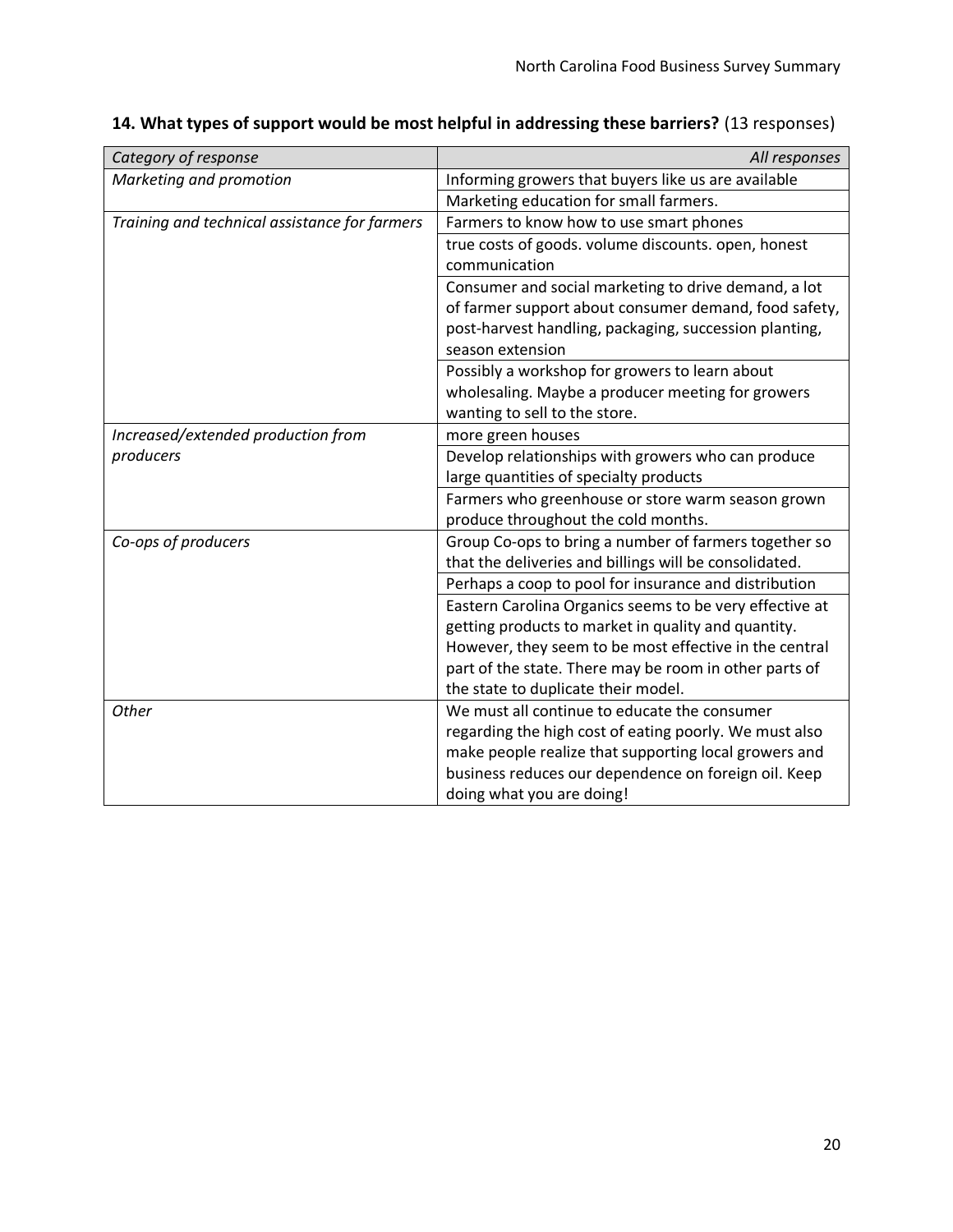# **Appendix A:**

# **7. What percentage of your produce purchases comes from LOCAL farms?** *(All responses)*

| In Spring | In Summer | In Fall | In Winter |
|-----------|-----------|---------|-----------|
| 20        | 20        | 20      | 10        |
| 100       | 100       | 100     | 100       |
| 90        | 100       | 100     | 90        |
| 20        | 40        | 30      | 10        |
| 95        | 98        | 98      | 70        |
| 8         | 14        | 9       | 2         |
| 40        | 50        | 40      | 20        |
| 10        | 40        | 30      | 15        |
| 40        | 75        | 70      | 35        |
| 30        | 45        | 40      | 25        |
| 100       | 100       | 100     | 100       |
| 25        | 25        | 25      | 25        |
| 100       | 100       | 100     | 100       |
| 10        | 20        | 20      | 10        |
| 20        | 30        | 20      | 10        |
| 20        |           | 20      | 20        |
| 100       | 100       | 100     | 100       |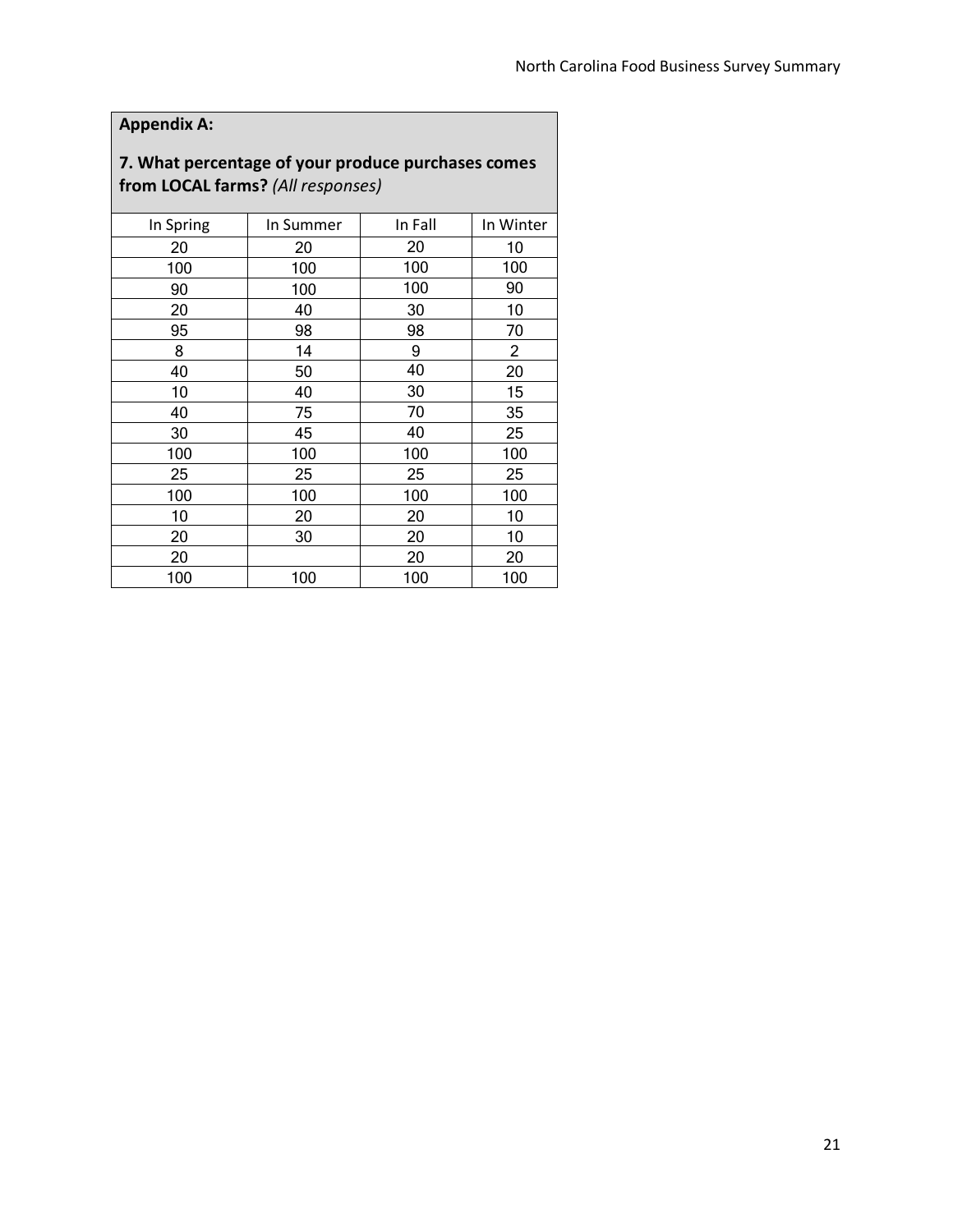Appendix B:

# **8. Why does your business choose to purchase locally grown produce?**

| Category of response              | All responses                                                            |
|-----------------------------------|--------------------------------------------------------------------------|
| Support local farms and the local | Because it is the right thing to do as long as the pricing is            |
| community                         | competitive with produce from other regions of the country.              |
|                                   |                                                                          |
|                                   | Consideration for the environment (transportation/fossil                 |
|                                   | fuels); freshness; to support the local economy; to foster               |
|                                   | community.                                                               |
|                                   | Better quality, support local farms, the price is higher but             |
|                                   | worth it                                                                 |
|                                   | Consideration for the environment (transportation/fossil                 |
|                                   | fuels); freshness; to support the local economy; to foster<br>community. |
|                                   | Easier tracking, less petroleum, helps my neighbors                      |
|                                   |                                                                          |
|                                   | Freshness of produce, to support local farmers & businesses,             |
|                                   | to reduce use of energies used to transport, customer                    |
|                                   | demand, store employee preferences.                                      |
|                                   | It is important to our region and the sustainability of<br>farmers.      |
|                                   |                                                                          |
|                                   | It is part of our mission, to support local farmers and small            |
|                                   | businesses.                                                              |
|                                   | It is the only ethical choice. I want a relationship with the ppl        |
|                                   | that grow my food and I want to share that with my                       |
|                                   | customers. In my desire to be part of a community it would               |
|                                   | be hypocritical to not invest in other local interests such as           |
|                                   | farming.                                                                 |
|                                   | Our customers demand it Better quality and taste reduce                  |
|                                   | fossil fuels support local farmers                                       |
|                                   | Our menu is seasonal and focuses on the produce available                |
|                                   | in each season. We support our local economy and believe                 |
|                                   | that local and organic is the only responsible choice.                   |
|                                   | Purchasing from local vendors supports our community and                 |
|                                   | our state. Our store mission statement includes directives to            |
|                                   | purchase locally. Also, there is a strong demand for local               |
|                                   | items from our customers.                                                |
|                                   | shorter supply chain, greater impact on locally families                 |
|                                   | To support the local food system. To keep those dollars                  |
|                                   | closer to home.                                                          |
|                                   | To ensure our money stays with our local growers                         |
|                                   | To support the local economy and agricultural community,                 |
|                                   | to be able to provide high quality products at good prices in            |
|                                   | season                                                                   |
| <b>Other</b>                      | This is the mission of our work                                          |
|                                   | quality, availability, price, growing practices                          |
|                                   | It is based on that premise entirely                                     |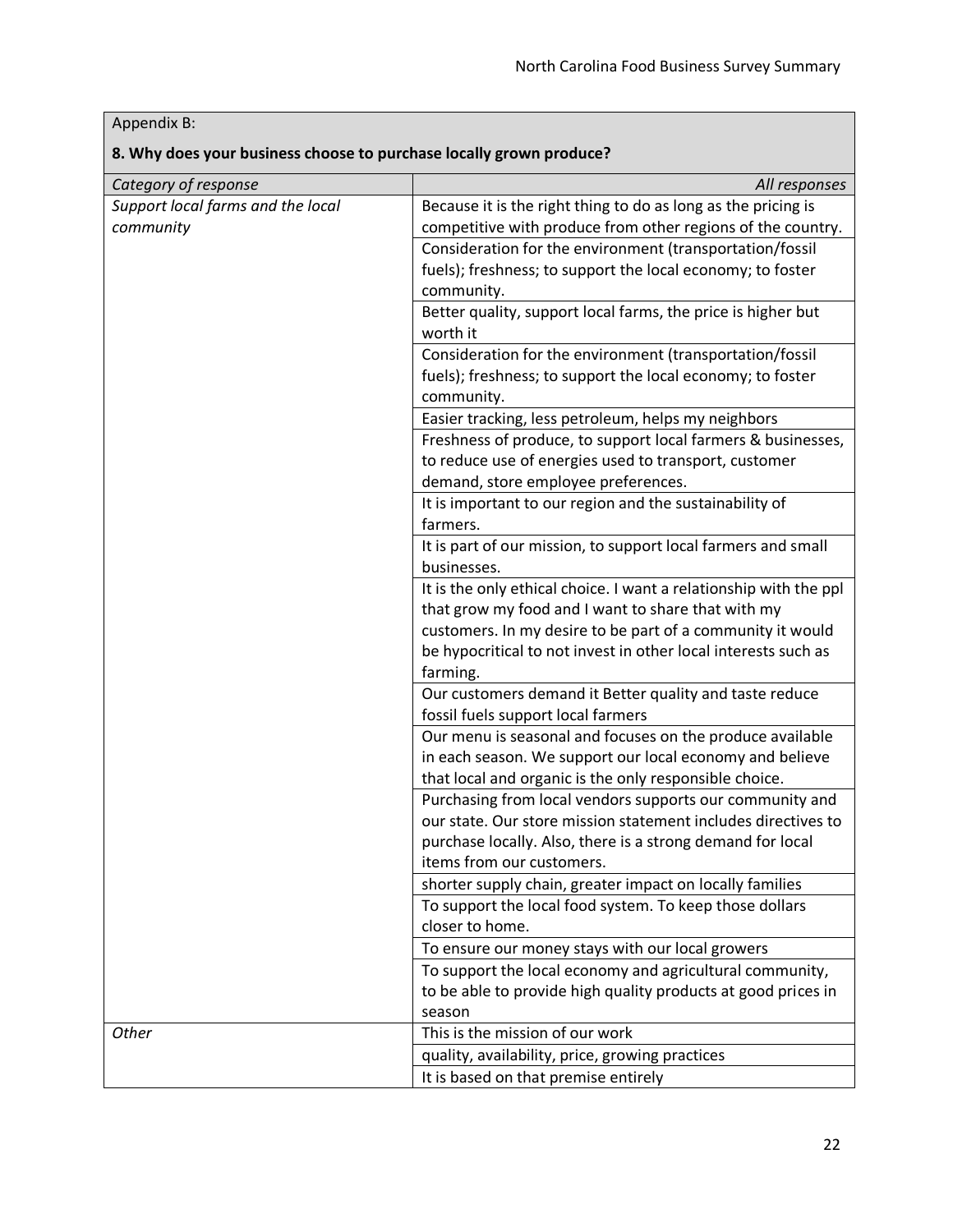

This report summarizes the results of seven interviews of targeted larger food buyers who operate in North Carolina. The interviews followed a broader electronic survey of North Carolina food buyers and were designed to investigate in greater detail the issues larger buyers experience when trying to source local specialty crops. The original electronic survey of North Carolina buyers gathered input from 25 businesses, 68% of whom reported no barriers to sourcing local product from local producers. This second interview phase purposefully targeted larger retailers and wholesaler/distributors known to have stricter sourcing requirements and therefore probable obstacles to sourcing from local producers. The purpose of the interviews was to identify the obstacles these buyers face when sourcing fresh fruit and vegetables from local producers to help formulate strategies to bridge the gap between farmers and buyers. Staff from Appalachian Sustainable Agriculture Project in partnership with North Carolina Central University conducted the interviews.

Sections of the report included: Survey Highlights; Comparing the results from North Carolina Food Business Survey with Interviews of Targeted North Carolina Businesses; Survey Results; Appended: ASAP's North Carolina Food Business Survey Summary

**Date of Interviews:** Interviews were conducting in the month of May 2012

**Type of Survey:** Phone Interviews

**Response Total Completed Survey: 7**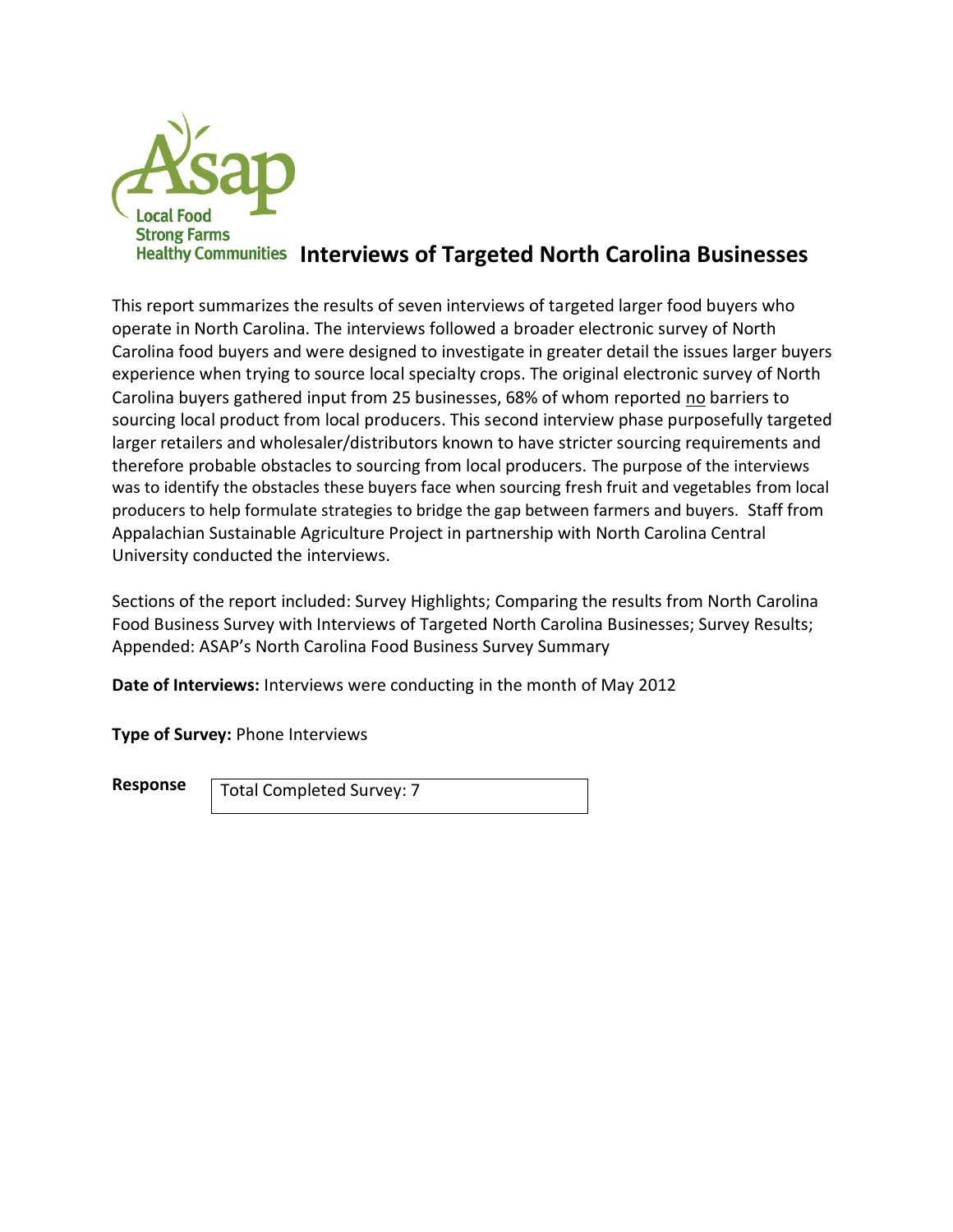# **Survey Highlights**

- All seven buyers (100%) purchase fresh fruits and vegetables that are grown locally
- On average buyers purchase 24-25% of their summer produce from local farms
- All seven businesses indicated that they were very interested in increasing the amount of local produce they purchase next year
- Four of the businesses report some policy barriers to sourcing from local producers (57%); three businesses report no policy barriers (43%)
- All seven buyers indicated difficulties in sourcing specific local produce items due to quality and packaging standards. The most frequently cited barriers include the quality and packaging standards of the company, inconsistent quality of local produce, and the short shelf life of local fresh produce. Buyers have particular difficulty sourcing local berries, a product mentioned by three of the seven interviewees.
- Other than quality and packaging standards, the major barriers to sourcing local produce are consistent product volume when in season (57%), communication with producers (43%), product quality (43%), and finding local producers (43%)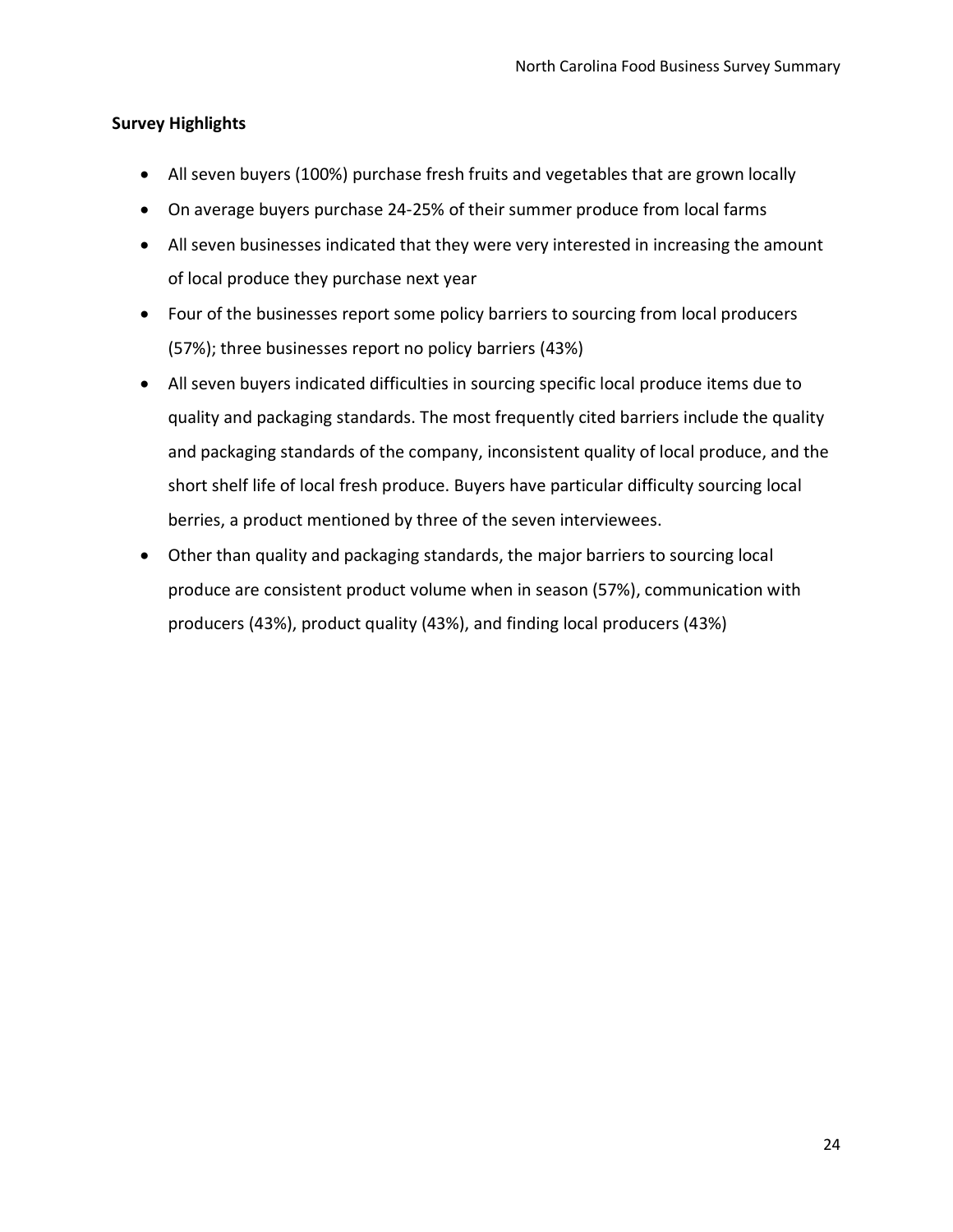# **Survey Results**

\*Reported responses are not direct quotes. A summation of the interviewees' answers are provided and edited to maintain the anonymity of the companies and employees involved.

#### **15. How does your company define "local" in the context of local food? (7 responses)**

| All Responses                                                                                         |
|-------------------------------------------------------------------------------------------------------|
| North Carolina (and Tennessee for sweet potatoes). I have direct connections to local suppliers. I do |
| buy some non-local to sustain volume                                                                  |
| In state-from North Carolina                                                                          |
| No set radius. In the area that we service. The farm has to be close to the store it's sold in to be  |
| considered local                                                                                      |
| 100 miles                                                                                             |
| 250 miles                                                                                             |
| 100 miles from a specific store                                                                       |
| We jumble local and regional together. Covers all of NC and border states too: SC, VA, TN, GA         |

#### **16. Does your company purchase fresh fruits and vegetables that are grown locally? (7**

## **responses)**

Yes: 100% (7)

No: 0% (0)

*Other Comments* I am a foodie and am personally interested in local As well as candy, coffee roasted locally, BBQ sauce, salsa, marinate, granola, and dairy I do purchase from area farmers

#### **17. What percentage of your produce purchases comes from local farms: (7 responses)**

|                                                                                      | In Spring | In Summer | In Fall   | In Winter  |
|--------------------------------------------------------------------------------------|-----------|-----------|-----------|------------|
| Response 1                                                                           | $5 - 8%$  | $5 - 8%$  | 5%        | $<$ 5%     |
| Response 2                                                                           | $5 - 10%$ | 25%       | $5 - 10%$ | 0%         |
| Response 3                                                                           | 40%       | 40%       | 40%       | 10%        |
| Response 4                                                                           | 5%        | 10%       | 10%       | $3 - 5%$   |
| Response 5                                                                           | 30%       | 50%       | 40%       | 10%        |
| Response 6                                                                           | 10%       | 10%       | 10%       | 10%        |
| Response 7                                                                           | 20%       | 30%       | 15%       | 8%         |
| <b>Average</b>                                                                       | 16-18%    | 24-25%    | 18-19%    | Up to $8%$ |
| Other comments                                                                       |           |           |           |            |
| Items purchased include: tomatoes, corn, peanuts, berries, pumpkins, sweet potatoes, |           |           |           |            |
| green beans                                                                          |           |           |           |            |
| Apples, lettuce, lambs, sprouts                                                      |           |           |           |            |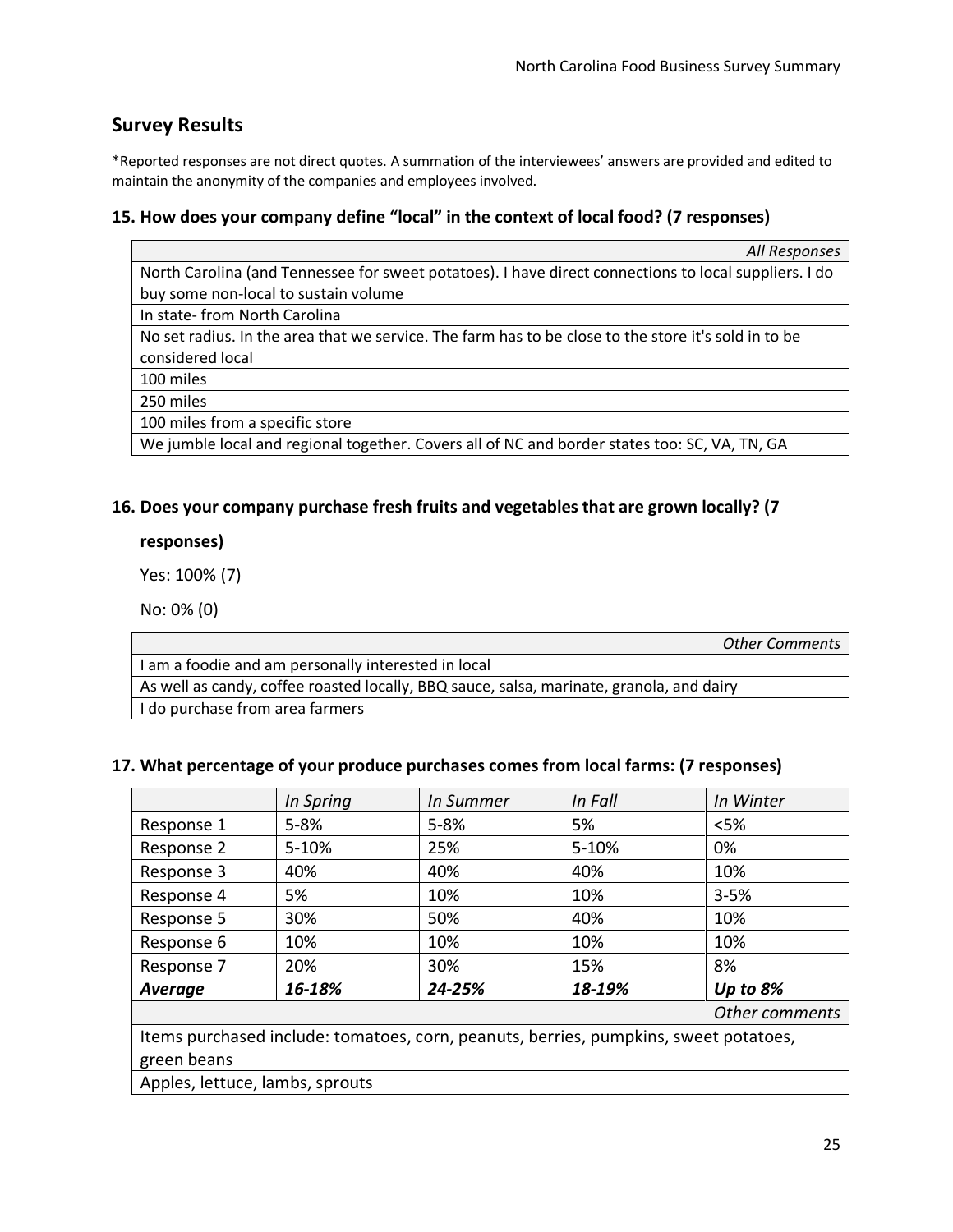### **18. Why does your company choose to purchase locally grown produce? (7 responses)**

| All Responses                                                                                            |
|----------------------------------------------------------------------------------------------------------|
| We have the call for it; the corporate companies and small companies who want it, and we do it to        |
| compete.                                                                                                 |
| To support the local economy, to support local farms, people feel better about local (it's safer),       |
| people like to know their farmer/farm where their food is coming from                                    |
| Works better for everybody: transportation logistics, freshness, the prices are better                   |
| Overall the core values of the company are to work with local producers: "create win win                 |
| relationships with local producers"                                                                      |
| Local produce is fresher, trendy, better prices, and good for the local economy                          |
| Support local communities, less petroleum than shipping from California                                  |
| It's the right thing to do, sustainable, it supports local farmers, sometimes the price is better, there |

is demand for it

#### **19. How interested is your company in increasing the amount of local produce it purchases in**

#### **the next year? (7 responses)**



*Other Comments*

A big focus of mine

We have created a new position devoted to expanding local purchases.

Always looking for new growers

Very, very, extremely

Always looking for new farmers to partner with. If they have GAP it's ok for us to be more lenient on the liability insurance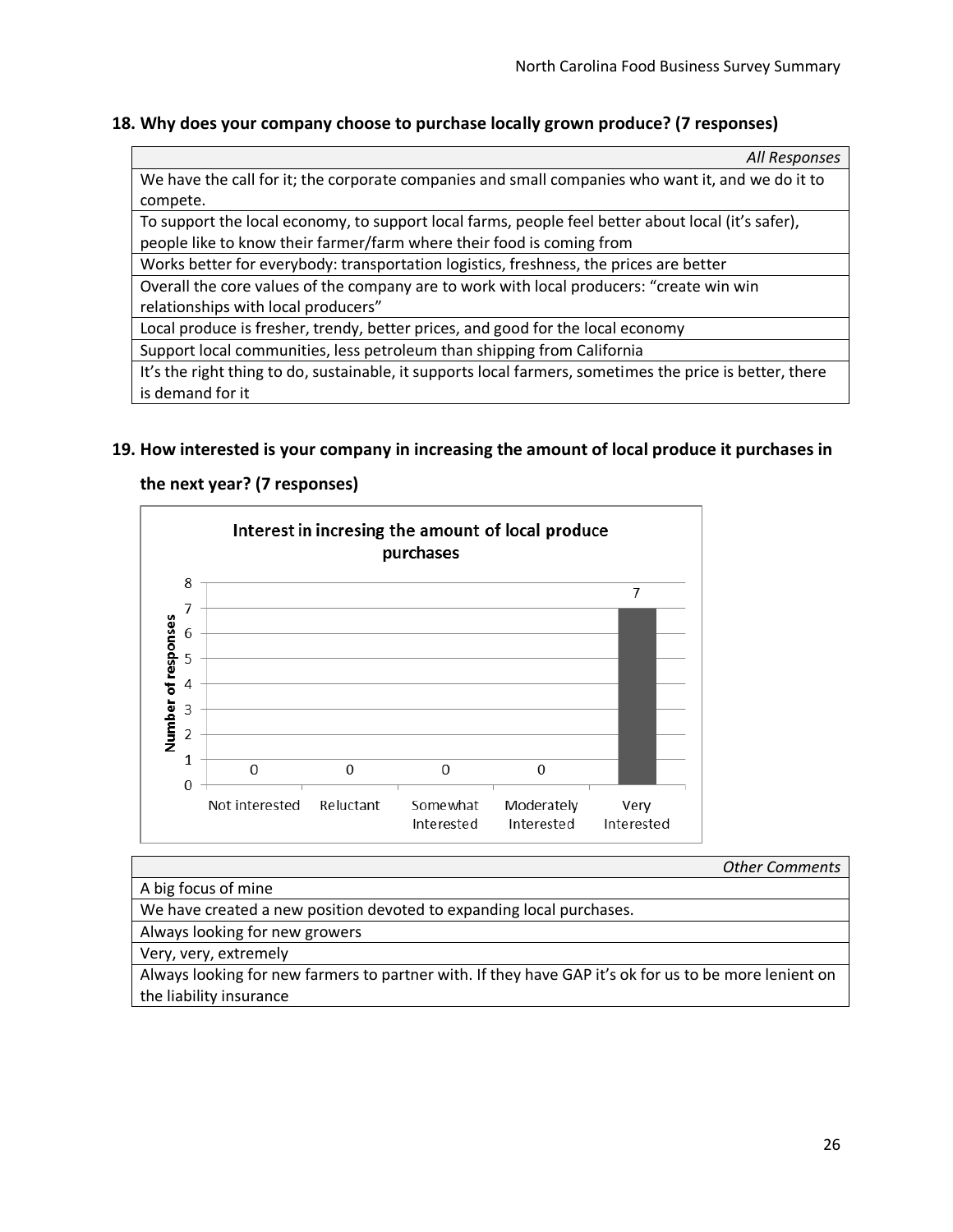**20. Are there any company policies or contracts that make it difficult for you to source locally** 



**grown produce? (7 responses)**

*Other Comments* Two exactly: GAP compliant and the grower must be able to sign a hold harmless agreement (extremely important!) Barriers to purchasing more locally grown produce relate to packaging, volume consistency, and price. The company does have contracts with non-local distributors that must be honored GAP, insurance levels Vendor expectations; liability insurance; paperwork is thick and intimidating; payment electronically; quality expectations are high GAP and liability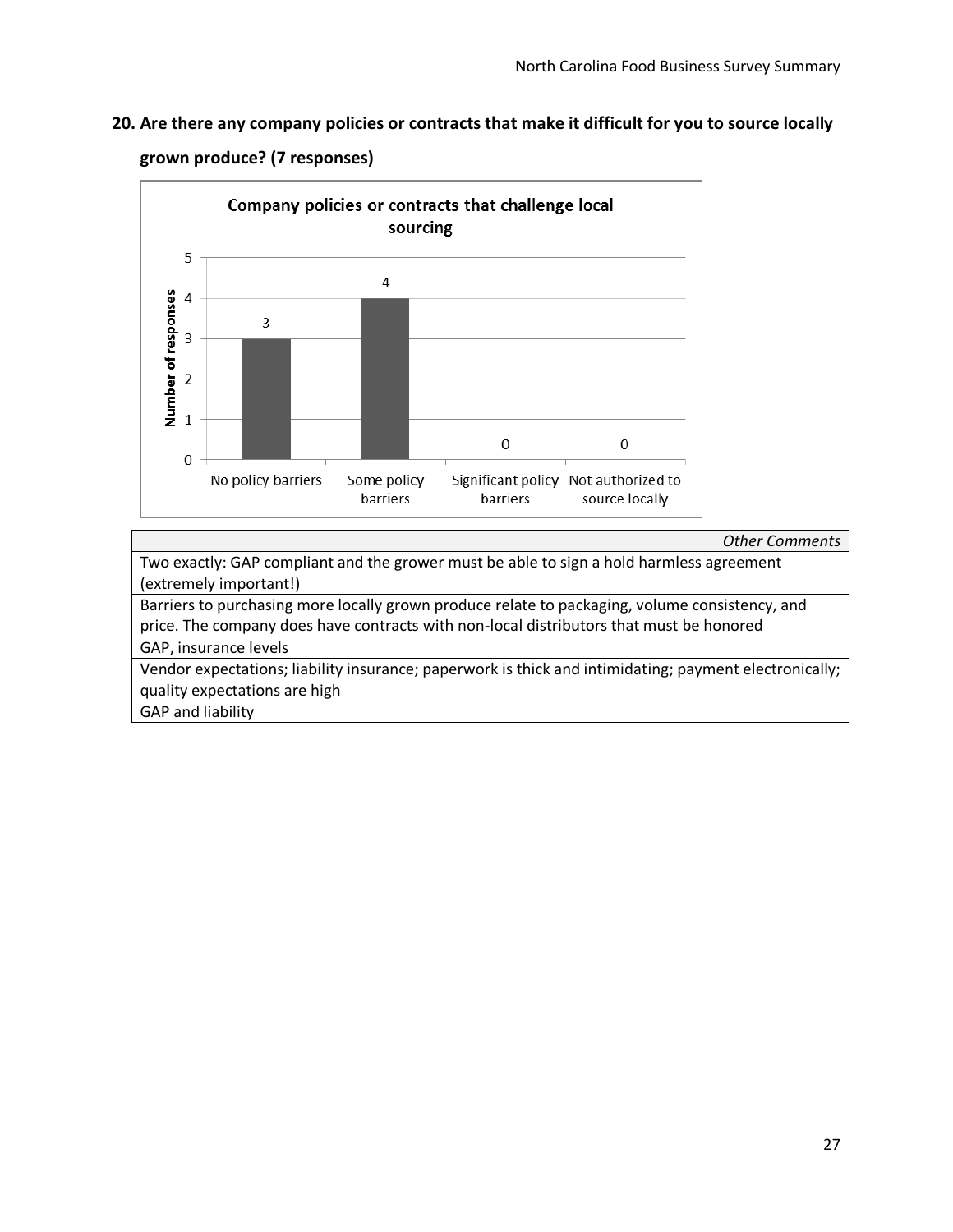# **21. Thinking specifically about quality and packaging standards, which fresh fruits and**

# **vegetables do you have difficulty sourcing locally and why? (5 responses)**

|                                                                             | All Responses            |
|-----------------------------------------------------------------------------|--------------------------|
| <b>Standards</b>                                                            | <b>Products</b>          |
| We focus on our brand- if it's going to have our name on it, it has to      |                          |
| meet the standard for that product. Our company is a cut shop; they do      |                          |
| fresh cuts for us. They are an approved vendor that packs things in our     |                          |
| boxes. Specifications and standards are very important. It has to meet      |                          |
| the standards to go into the box. If it's below standard, it would still be |                          |
| pushed through the system but be sold in a packer box and the price         |                          |
| would be lowered                                                            |                          |
| Damaged; shelf life; varieties, especially Heirloom (tomatoes); price       | Tomatoes, beans, corn,   |
| (beans and corn); short season (lettuce); not a lot field grown (peppers);  | lettuce, colored bell    |
| pretty good job (potatoes)                                                  | peppers, potatoes        |
| Knowing industry standards and being able to live up to it; temperature     | Fruits, Brussels sprouts |
| expectations. Quality inconsistent. Availability window is short when       |                          |
| available.                                                                  |                          |
| Not enough berry growers. Could use help in finding more berry growers      | All berries              |
|                                                                             | Bush berries,            |
|                                                                             | strawberries, summer     |
|                                                                             | squash                   |

# **22. Why do you have difficulty sourcing these particular fresh fruits and vegetables? (7**

#### **responses)**

|                                                                                                                                                                                                                                                                                                                                                                               | All Responses                                                       |
|-------------------------------------------------------------------------------------------------------------------------------------------------------------------------------------------------------------------------------------------------------------------------------------------------------------------------------------------------------------------------------|---------------------------------------------------------------------|
| <b>Problems</b>                                                                                                                                                                                                                                                                                                                                                               | <b>Products</b>                                                     |
| Quality and meeting company standards                                                                                                                                                                                                                                                                                                                                         |                                                                     |
| Too soft/quality is so-so; Price of buying local is high; for the regional<br>stores, the price of an item must be the same in each store and the item<br>must be available in all of the region's stores. Therefore a local producer<br>must have the quantity that can supply all stores at a price that the<br>company can bear; Specifications/size of produce; packaging | Fruits (too soft and so-so<br>quality); Strawberries<br>(packaging) |
| Damaged, especially heirlooms; not shippable; packed too ripe                                                                                                                                                                                                                                                                                                                 | <b>Tomatoes</b>                                                     |
| Wrong temperature; uniformity; packaging consistent with industry<br>standards; (but people do their homework when selling wholesale)                                                                                                                                                                                                                                         |                                                                     |
| Seasonal nature of local produce                                                                                                                                                                                                                                                                                                                                              |                                                                     |
| Not enough growers of local berries; post-harvest handling so greens<br>don't last long in customers' homes                                                                                                                                                                                                                                                                   | Berries and leafy greens                                            |
| Seasonal nature of local produce and availability (berries); heat<br>breakdown (squash); logistics: picking up from farms takes a lot of<br>orchestrating. We have to back haul because a lot of WNC farms don't<br>deliver where we need them to                                                                                                                             | Berries and squash                                                  |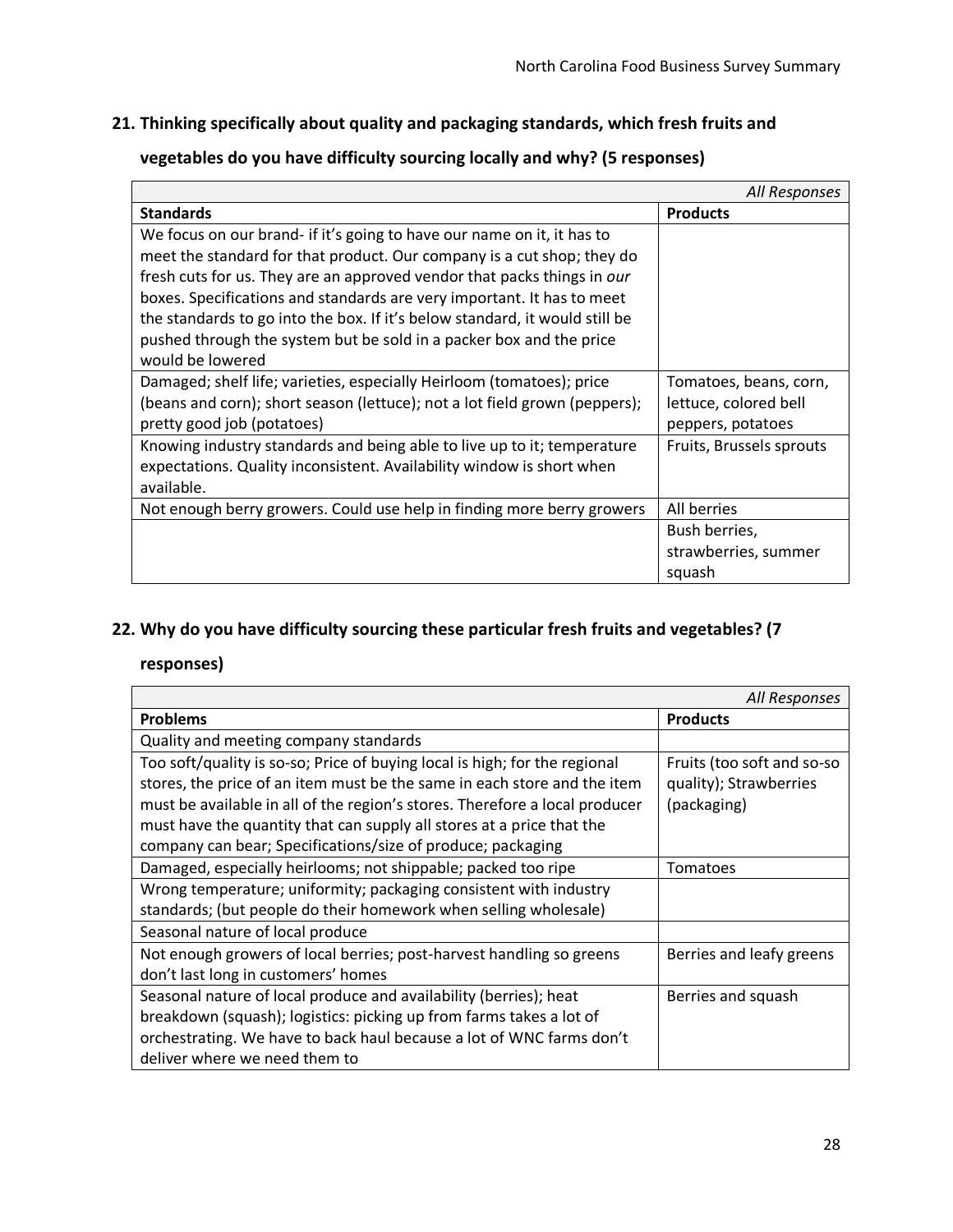



*All Responses*

We focus on our brand- if it's going to have our name on it, it has to meet the standard for that product. Our company is a cut shop; they do fresh cuts for us. They are an approved vendor that packs things in *our* boxes. Specifications and standards are very important. It has to meet the standards to go into the box. If it's below standard, it would still be pushed through the system but be sold in a packer box and the price would be lowered

Quality and quantity

Everyone is growing the same thing; communication with producer; consistent volume when in season (need an accurate idea from growers of how much they will actually bring in); price can be a barrier, but not as big since the company absorbs some margin for local products

Delivery timing; liability insurance from producer; communication with producer; consistent volume when in season; price; less local more regional

Growing season, weather, where to find local product

No warehouse; twice weekly delivery; GAP certification not required but a plus; require same quality from local producers as from a large distributor; where to find local product

Tracking down growers; require GAP certification; liability insurance from the producer;

communication with producer; consistent volume when in season (We're expanding logistics for back hauling, but still have a pallet minimum which most growers can't meet)